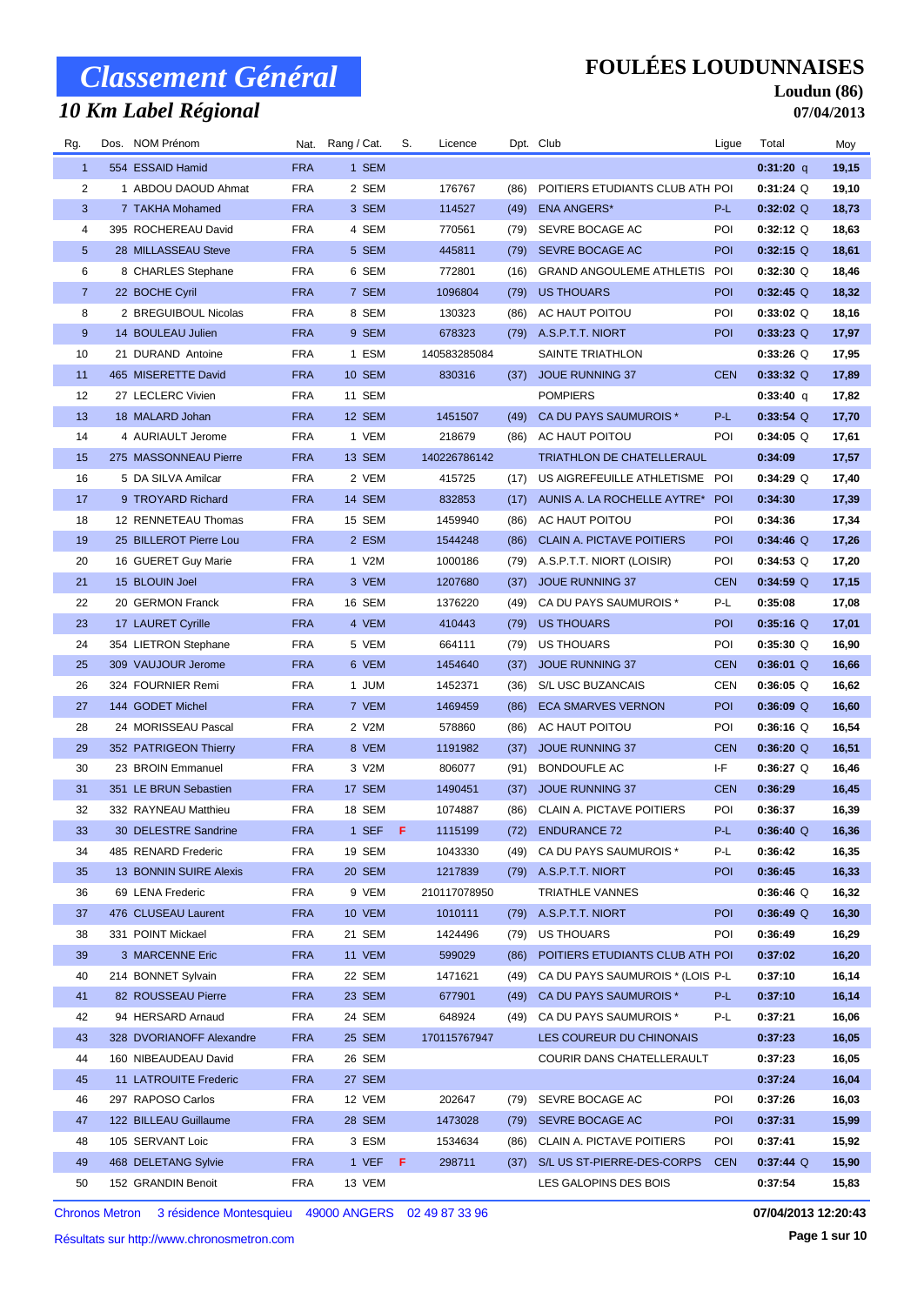# *10 Km Label Régional*

### **FOULÉES LOUDUNNAISES**

#### **Loudun (86) 07/04/2013**

| Rg. | Dos. NOM Prénom           |            | Nat. Rang / Cat. | S. | Licence      |      | Dpt. Club                              | Ligue      | Total       | Moy   |
|-----|---------------------------|------------|------------------|----|--------------|------|----------------------------------------|------------|-------------|-------|
| 51  | 335 LOUIS Jean Christophe | <b>FRA</b> | 14 VEM           |    | 212431       | (79) | A.S.P.T.T. NIORT                       | <b>POI</b> | 0:37:56     | 15,82 |
| 52  | 377 GAUTRON Frederic      | <b>FRA</b> | 15 VEM           |    |              |      | <b>ENDURANCE 79</b>                    |            | 0:38:00     | 15,79 |
| 53  | 365 GOUBON Julien         | <b>FRA</b> | 29 SEM           |    |              |      |                                        |            | 0:38:06     | 15,75 |
| 54  | 398 ROYER Jean Paul       | <b>FRA</b> | 4 V2M            |    |              |      | <b>ASCORI</b>                          |            | $0:38:08$ q | 15,73 |
| 55  | 439 BOISSON Jeremy        | <b>FRA</b> | 2 JUM            |    | 157862       | (79) | SEVRE BOCAGE AC                        | <b>POI</b> | 0:38:14     | 15,69 |
| 56  | 206 BERTHELON Florian     | <b>FRA</b> | 4 ESM            |    | 1345634      | (79) | US THOUARS                             | POI        | 0:38:16     | 15,68 |
| 57  | 399 CARTEAUD Richard      | <b>FRA</b> | 16 VEM           |    | 1002865      | (86) | POITIERS ETUDIANTS CLUB ATH POI        |            | 0:38:18     | 15,67 |
| 58  | 106 SERVANT Jasmin        | <b>FRA</b> | 3 JUM            |    |              |      | CLAIN A PICTAVE POITIERS               |            | 0:38:19     | 15,66 |
| 59  | 314 GODU Didier           | <b>FRA</b> | 30 SEM           |    |              |      |                                        |            | 0:38:19     | 15,66 |
| 60  | 415 POUZET Antoine        | <b>FRA</b> | 31 SEM           |    | 140096352932 |      | STADE POITEVIN DE TRIATHLON            |            | 0:38:20     | 15,65 |
| 61  | 26 BIGOT Franck           | <b>FRA</b> | 17 VEM           |    | 919298       |      | (37) SAINTE MAURE ATHLETIC CLUB CEN    |            | 0:38:28     | 15,60 |
| 62  | 500 BARBOT Nicolas        | <b>FRA</b> | 32 SEM           |    |              |      | LES GAZELLES ANTRAN                    |            | 0:38:30     | 15,59 |
| 63  | 29 REPESSE Helene         | <b>FRA</b> | 2 SEF            | F. | 186276       | (37) | <b>JOUE RUNNING 37</b>                 | <b>CEN</b> | $0:38:35$ Q | 15,55 |
| 64  | 556 BRICAULT Christian    | <b>FRA</b> | 1 V3M            |    | 726242       | (86) | E.A.P. CHATELLERAUDAIS                 | POI        | $0:38:45$ Q | 15,49 |
| 65  | 447 ENNABBAH Fares        | <b>FRA</b> | 33 SEM           |    |              |      | <b>COURS TOUJOURS</b>                  |            | 0:38:47     | 15,47 |
| 66  | 185 CERCLET Jean Charles  | <b>FRA</b> | 5 V2M            |    | 726684       | (86) | POITIERS ETUDIANTS CLUB ATH POI        |            | $0:38:48$ Q | 15,47 |
| 67  | 380 MARTINEZ Benjamin     | <b>FRA</b> | 4 JUM            |    | 1274341      | (86) | LENCLOITRE JOGGING CLUB                | <b>POI</b> | 0:38:52     | 15,44 |
| 68  | 278 PEREIRA Jose          | <b>FRA</b> | 18 VEM           |    |              |      |                                        |            | 0:38:58     | 15,40 |
| 69  | 326 GUYONNEAU Mickael     | <b>FRA</b> | 34 SEM           |    | 1488990      | (86) | AS VOUILLE 86 JOGGING (LOISIR POI      |            | 0:39:04     | 15,36 |
| 70  | 300 BERGEON Remy          | <b>FRA</b> | 2 V3M            |    | 230512       |      | (86) CLAIN A. PICTAVE POITIERS         | POI        | $0:39:05$ Q | 15,35 |
| 71  | 186 RAYNAL Dominique      | <b>FRA</b> | 6 V2M            |    |              |      | LES GALOPINS DES BOIS                  |            | $0:39:09$ q | 15,32 |
| 72  | 438 BARREAU Eric          | <b>FRA</b> | 19 VEM           |    | 1448820      | (86) | POITIERS ETUDIANTS CLUB ATH POI        |            | 0:39:10     | 15,32 |
| 73  | 319 MOUROUGUIN Fabrice    | <b>FRA</b> | 35 SEM           |    |              |      |                                        |            | 0:39:18     | 15,27 |
| 74  | 293 PITAUD Christophe     | <b>FRA</b> | 20 VEM           |    | 668850       | (86) | ECA SMARVES VERNON                     | POI        | 0:39:23     | 15,23 |
| 75  | 269 CAMUS Stephane        | <b>FRA</b> | 36 SEM           |    | 207998       | (86) | POITIERS ETUDIANTS CLUB ATH POI        |            | 0:39:24     | 15,23 |
| 76  | 117 CLOET Julien          | <b>FRA</b> | 37 SEM           |    | 170697900747 |      | <b>VERON TRIATHLON</b>                 |            | 0:39:26     | 15,22 |
| 77  | 543 GIRARD Francois       | <b>FRA</b> | 21 VEM           |    |              |      |                                        |            | 0:39:27     | 15,21 |
| 78  | 245 SOULARD Frederic      | <b>FRA</b> | 22 VEM           |    | 1205820      | (86) | AS VOUILLE 86 JOGGING (LOISIR POI      |            | 0:39:31     | 15,18 |
| 79  | 357 RENAUD Dominique      | <b>FRA</b> | 7 V2M            |    | 412124       |      | (86) CLAIN A. PICTAVE POITIERS         | <b>POI</b> | $0:39:32$ Q | 15,18 |
| 80  | 388 NICOLLEAU Steve       | <b>FRA</b> | 38 SEM           |    | 181167835132 |      | CSAD SAUMUR FONTEVRAUD T               |            | 0:39:33     | 15,17 |
| 81  | 320 HERIAU Alexandre      | <b>FRA</b> | 39 SEM           |    | 140096354850 |      | STADE POITEVIN DE TRIATHLON            |            | 0:39:34     | 15,16 |
| 82  | 116 BOUTET Cyril          | <b>FRA</b> | 40 SEM           |    | 1336396      |      | (79) US THOUARS (LOISIR)               | POI        | 0:39:34     | 15,16 |
| 83  | 334 DELARUE Fabrice       | <b>FRA</b> | 23 VEM           |    | 1135667      |      | (86) AS VOUILLE 86 JOGGING (LOISIR POI |            | 0:39:39     | 15,13 |
| 84  | 45 ROY Jean Francois      | <b>FRA</b> | 24 VEM           |    |              |      | FAT ATHLETISME AIRVAULT                |            | 0:39:46     | 15,09 |
| 85  | 560 GRANTAIS Bruno        | <b>FRA</b> | 25 VEM           |    |              |      |                                        |            | 0:39:50     | 15,07 |
| 86  | 272 OGER Teddy            | <b>FRA</b> | 41 SEM           |    | 1516297      | (37) | S/L USE AVOINE-BEAUMONT                | CEN        | 0:39:54     | 15,04 |
| 87  | 437 DELAHAYE Alex         | <b>FRA</b> | 42 SEM           |    | 140096355560 |      | STADE POITEVIN DE TRIATHLON            |            | 0:39:56     | 15,03 |
| 88  | 482 FISSON Damien         | <b>FRA</b> | 43 SEM           |    |              |      |                                        |            | 0:39:59     | 15,01 |
| 89  | 37 PITOR Jeremy           | <b>FRA</b> | 44 SEM           |    |              |      |                                        |            | 0:40:00     | 15,00 |
| 90  | 296 BRIAND David          | <b>FRA</b> | 45 SEM           |    | 797932       | (86) | POITIERS ETUDIANTS CLUB ATH POI        |            | 0:40:00     | 15,00 |
| 91  | 277 GOUIN Christophe      | <b>FRA</b> | 26 VEM           |    |              |      |                                        |            | 0:40:01     | 15,00 |
| 92  | 461 GUIBERT Florent       | <b>FRA</b> | 46 SEM           |    |              |      |                                        |            | 0:40:06     | 14,96 |
| 93  | 464 LEC Francesca         | <b>FRA</b> | 3 SEF F          |    |              |      |                                        |            | $0:40:16$ q | 14,90 |
| 94  | 126 GUILBAUD Gilles       | <b>FRA</b> | 3 V3M            |    | 1193510      | (85) | <b>JOGGING CLUB SABLAIS</b>            | P-L        | $0:40:20$ Q | 14,88 |
| 95  | 258 LIEGE Bruno           | <b>FRA</b> | 27 VEM           |    | 1162276      | (86) | AC HAUT POITOU                         | <b>POI</b> | 0:40:21     | 14,87 |
| 96  | 239 RICHER Alexandre      | <b>FRA</b> | 47 SEM           |    | 1479750      | (37) | S/L USE AVOINE-BEAUMONT                | <b>CEN</b> | 0:40:33     | 14,80 |
| 97  | 77 SIMON Alain            | <b>FRA</b> | 28 VEM           |    | 108169       | (86) | <b>MACC LUSIGNAN</b>                   | <b>POI</b> | 0:40:39     | 14,76 |
| 98  | 81 TOUREAU Mickael        | <b>FRA</b> | 48 SEM           |    |              |      | <b>MACC LUSIGNAN</b>                   |            | 0:40:41     | 14,75 |
| 99  | 164 TASCHET Stephane      | <b>FRA</b> | 29 VEM           |    |              |      |                                        |            | 0:40:42     | 14,74 |
| 100 | 259 CAILLEAU Bertrand     | <b>FRA</b> | 30 VEM           |    | 1491167      | (79) | US THOUARS (LOISIR)                    | POI        | 0:40:49     | 14,70 |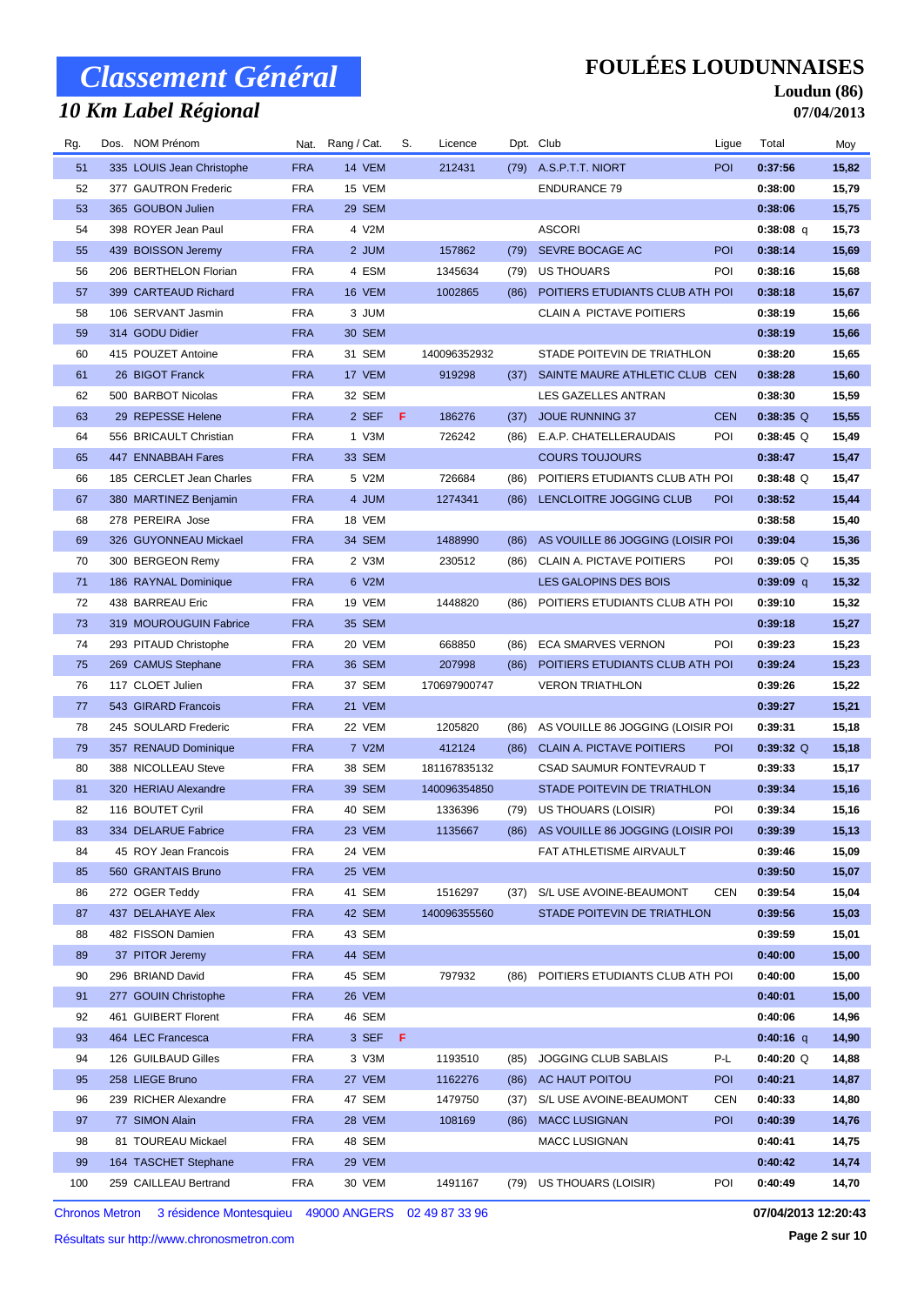# *10 Km Label Régional*

#### **FOULÉES LOUDUNNAISES**

#### **Loudun (86) 07/04/2013**

| Rg. | Dos. NOM Prénom                  |            | Nat. Rang / Cat.   | S. | Licence      |      | Dpt. Club                       | Ligue      | Total       | Moy   |
|-----|----------------------------------|------------|--------------------|----|--------------|------|---------------------------------|------------|-------------|-------|
| 101 | 435 BRAJOT Christophe            | <b>FRA</b> | 49 SEM             |    |              |      |                                 |            | 0:40:53     | 14,68 |
| 102 | 200 BAUCHER Benoit               | <b>FRA</b> | 50 SEM             |    |              |      |                                 |            | 0:40:56     | 14,66 |
| 103 | 480 BOIREAU Jean Pierre          | <b>FRA</b> | 8 V2M              |    |              | (86) | <b>POITIERS</b>                 |            | 0:40:58     | 14,65 |
| 104 | 479 VANDENHENDE Olivier          | <b>FRA</b> | 31 VEM             |    |              |      | <b>EDF</b>                      |            | 0:40:59     | 14,64 |
| 105 | 139 TEYSSANDIER Muriel           | <b>FRA</b> | 4 SEF              | F  | 1490511      | (37) | <b>JOUE RUNNING 37</b>          | <b>CEN</b> | $0:41:02$ Q | 14,62 |
| 106 | 205 VINCENT Anthony              | <b>FRA</b> | 51 SEM             |    |              |      |                                 |            | 0:41:05     | 14,61 |
| 107 | 213 BEVERAGGI Helene             | <b>FRA</b> | 2 VEF              | F  |              |      |                                 |            | $0:41:12$ q | 14,56 |
| 108 | 222 ROBERT Laurent               | <b>FRA</b> | 32 VEM             |    |              |      | <b>COURS TOUJOURS</b>           |            | 0:41:16     | 14,54 |
| 109 | 367 JUTTAND Sebastien            | <b>FRA</b> | 33 VEM             |    |              |      | <b>POMPIERS</b>                 |            | 0:41:22     | 14,51 |
| 110 | 235 NUTTALL lan                  | <b>FRA</b> | 34 VEM             |    |              |      |                                 |            | 0:41:23     | 14,50 |
| 111 | 353 MAILLARD Guylaine            | <b>FRA</b> | 1 V <sub>2</sub> F | F. | 212259       | (37) | <b>JOUE RUNNING 37</b>          | <b>CEN</b> | $0:41:24$ Q | 14,49 |
| 112 | 318 PROUST Fabrice               | <b>FRA</b> | 35 VEM             |    |              |      |                                 |            | 0:41:29     | 14,46 |
| 113 | 281 BOSSY Thomas                 | <b>FRA</b> | 52 SEM             |    |              |      |                                 |            | 0:41:31     | 14,45 |
| 114 | 83 LEYRAT Michel                 | <b>FRA</b> | 9 V2M              |    | t181498      |      | <b>CEGID</b>                    |            | 0:41:31     | 14,45 |
| 115 | 143 CAMUS Maxime                 | <b>FRA</b> | 53 SEM             |    | 966284       | (79) | A.S.P.T.T. NIORT (LOISIR)       | POI        | 0:41:36     | 14,42 |
| 116 | 19 PERRIN Geraldine              | <b>FRA</b> | 5 SEF              | F  | 1132988      | (86) | AC HAUT POITOU                  | POI        | $0:41:39$ Q | 14,41 |
| 117 | 459 NOVELLO Jacky                | <b>FRA</b> | 10 V2M             |    | 455123       | (79) | <b>US THOUARS</b>               | POI        | 0:41:40     | 14,40 |
| 118 | 484 DARDENTE Olivier             | <b>FRA</b> | 36 VEM             |    |              |      | <b>ASCORI</b>                   |            | 0:41:41     | 14,40 |
| 119 | 145 FERNANDEZ Antonio            | <b>FRA</b> | 37 VEM             |    |              |      | <b>VIVONNE LOISIRS</b>          |            | 0:41:41     | 14,39 |
| 120 | 349 MORON Quentin                | <b>FRA</b> | 5 ESM              |    |              |      | <b>POMPIERS</b>                 |            | 0:41:42     | 14,39 |
| 121 | 370 CORDEAU Hugues               | <b>FRA</b> | 11 V2M             |    | 712806       | (86) | POITIERS ETUDIANTS CLUB ATH POI |            | 0:41:45     | 14,37 |
| 122 | 101 CHIQUET Thierry              | <b>FRA</b> | 12 V2M             |    |              |      |                                 |            | 0:41:46     | 14,37 |
| 123 | 189 GRANDGENEVRE Pierre Dami FRA |            | 54 SEM             |    |              |      |                                 |            | 0:41:47     | 14,36 |
| 124 | 303 JOULIN Phillippe             | <b>FRA</b> | 13 V2M             |    | 677855       | (49) | CLUB SPORTIF ALLONNAIS (LOI P-L |            | 0:41:48     | 14,36 |
| 125 | 168 LEMOINE Eddy                 | <b>FRA</b> | 5 JUM              |    | 1489233      | (37) | SAINTE MAURE ATHLETIC CLUB CEN  |            | 0:41:49     | 14,35 |
| 126 | 52 LOULERGUE Julien              | <b>FRA</b> | 6 ESM              |    | 140226788684 |      | TRIATHLON DE CHATELLERAUL       |            | 0:41:52     | 14,33 |
| 127 | 372 POUSSARD Sophie              | <b>FRA</b> | 3 VEF              | F  | 1076517      | (37) | <b>ASPTT TOURS</b>              | <b>CEN</b> | $0:41:59$ Q | 14,29 |
| 128 | 338 BRAIN Jean Louis             | <b>FRA</b> | 14 V2M             |    |              |      |                                 |            | 0:41:59     | 14,29 |
| 129 | 469 PREVEAUX Patrice             | <b>FRA</b> | 38 VEM             |    | 137888       | (37) | S/L USE AVOINE-BEAUMONT         | <b>CEN</b> | 0:42:01     | 14,28 |
| 130 | 285 TEXIER Franck                | <b>FRA</b> | 39 VEM             |    |              |      | <b>KIROULKOOL</b>               |            | 0:42:04     | 14,26 |
| 131 | 108 ARCHAMBAULT Florent          | <b>FRA</b> | 15 V2M             |    | 706710       | (37) | S/L USE AVOINE-BEAUMONT         | <b>CEN</b> | 0:42:08     | 14,24 |
| 132 | 344 BELIN Dominique              | <b>FRA</b> | 16 V2M             |    |              |      | LES GALOPINS DES BOIS           |            | 0:42:10     | 14,23 |
| 133 | 112 FRUCHON Damien               | <b>FRA</b> | 55 SEM             |    | 140227780723 |      | TRIATHLON DE CHATELLERAUL       |            | 0:42:12     | 14,22 |
| 134 | 322 MARKOU Nicolas               | <b>FRA</b> | 7 ESM              |    |              |      |                                 |            | 0:42:18     | 14,19 |
| 135 | 391 GREFFULHE Alexandra          | <b>FRA</b> | 6 SEF F            |    | 482129       | (49) | S/L MONTREUIL BELLAY            | P-L        | $0:42:24$ Q | 14,15 |
| 136 | 60 LADAGNOUS Alain               | <b>FRA</b> | 40 VEM             |    |              |      | ESC GIE 46/2 CHATELLERAULT      |            | 0:42:28     | 14,13 |
| 137 | 397 MORIN Patrice                | <b>FRA</b> | 41 VEM             |    | 706707       | (37) | S/L USE AVOINE-BEAUMONT         | <b>CEN</b> | 0:42:29     | 14,12 |
| 138 | 149 BOURDIN Regis                | <b>FRA</b> | 42 VEM             |    | 1351852      | (37) | S/L USE AVOINE-BEAUMONT         | CEN        | 0:42:29     | 14,12 |
| 139 | 104 SIMON David                  | <b>FRA</b> | 56 SEM             |    |              |      | RUNNING CLUB ST MAIXENT         |            | 0:42:32     | 14,11 |
| 140 | 221 LEGEARD Dominique            | <b>FRA</b> | 43 VEM             |    |              |      | <b>COURS TOUJOURS</b>           |            | 0:42:32     | 14,11 |
| 141 | 475 CHIRON Christophe            | <b>FRA</b> | 44 VEM             |    |              |      | <b>THOUARS TRIATHLON</b>        |            | 0:42:36     | 14,09 |
| 142 | 310 FAZILLEAU Jean Michel        | <b>FRA</b> | 17 V2M             |    | 416655       | (79) | US THOUARS                      | POI        | 0:42:38     | 14,07 |
| 143 | 50 DESCAMPS David                | <b>FRA</b> | 45 VEM             |    |              |      |                                 |            | 0:42:40     | 14,06 |
| 144 | 199 SCHMITT Franck               | <b>FRA</b> | 46 VEM             |    | 140226788050 |      |                                 |            | 0:42:43     | 14,04 |
| 145 | 251 BOUTET Johann                | <b>FRA</b> | 57 SEM             |    | 1534649      | (79) | A.S.P.T.T. NIORT (LOISIR)       | <b>POI</b> | 0:42:44     | 14,04 |
| 146 | 10 NOIRAUD Claudine              | <b>FRA</b> | 2 V2F              | F  | 152037       | (79) | SEVRE BOCAGE AC                 | POI        | 0:42:44 Q   | 14,04 |
| 147 | 158 FERRE Jean Paul              | <b>FRA</b> | 18 V2M             |    | 1155786      | (37) | S/L USE AVOINE-BEAUMONT         | <b>CEN</b> | 0:42:46     | 14,03 |
| 148 | 61 PENOT Mickael                 | <b>FRA</b> | 58 SEM             |    |              |      |                                 |            | 0:42:51     | 14,00 |
| 149 | 142 LAURIOUX Fabrice             | <b>FRA</b> | 47 VEM             |    |              |      | <b>COURS TOUJOURS</b>           |            | 0:42:53     | 13,99 |
| 150 | 225 RENEAUME Emilien             | <b>FRA</b> | 6 JUM              |    |              |      |                                 |            | 0:42:56     | 13,98 |
|     |                                  |            |                    |    |              |      |                                 |            |             |       |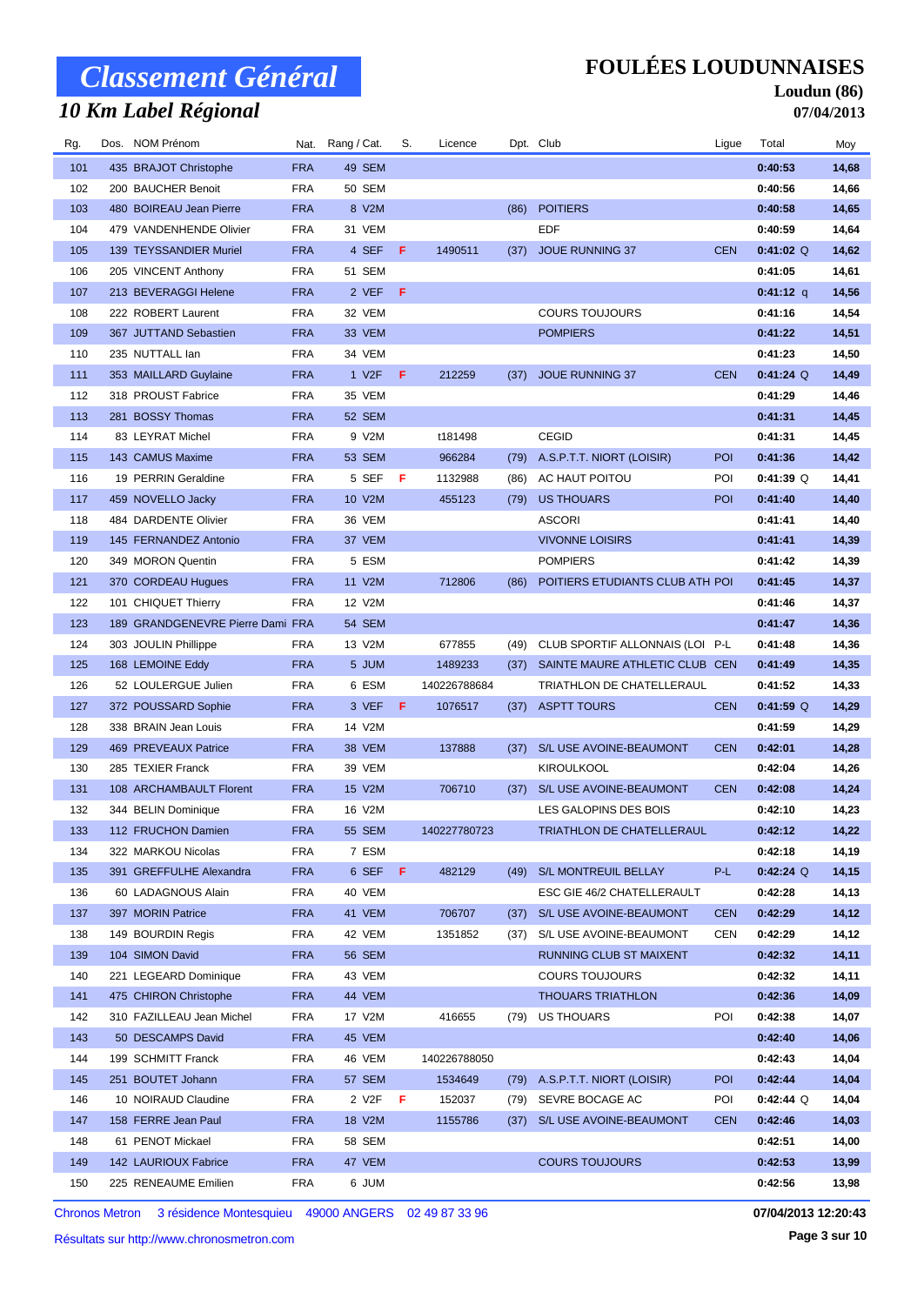# *10 Km Label Régional*

#### **FOULÉES LOUDUNNAISES**

#### **Loudun (86) 07/04/2013**

| Rg. | Dos. NOM Prénom          |            | Nat. Rang / Cat. | S. | Licence      |      | Dpt. Club                       | Ligue      | Total       | Moy   |
|-----|--------------------------|------------|------------------|----|--------------|------|---------------------------------|------------|-------------|-------|
| 151 | 477 SAVOIE Camille       | <b>FRA</b> | 1 CAM            |    |              | (86) | <b>LOUDUN</b>                   |            | 0:42:56     | 13,97 |
| 152 | 376 JOLLY Nicolas        | <b>FRA</b> | 59 SEM           |    | 1465014      | (37) | S/L USE AVOINE-BEAUMONT         | CEN        | 0:42:58     | 13,97 |
| 153 | 329 LAVAUD Patrick       | <b>FRA</b> | 48 VEM           |    |              |      |                                 |            | 0:43:02     | 13,94 |
| 154 | 236 DEVIJVER Alexandre   | <b>FRA</b> | 60 SEM           |    |              |      | <b>ASCORI</b>                   |            | 0:43:02     | 13,94 |
| 155 | 202 GASNIER Audrey       | <b>FRA</b> | 7 SEF            | F  | 1284667      | (37) | S/L USE AVOINE-BEAUMONT         | <b>CEN</b> | 0:43:02     | 13,94 |
| 156 | 288 LEMAY Stephane       | <b>FRA</b> | 49 VEM           |    |              |      |                                 |            | 0:43:07     | 13,92 |
| 157 | 183 PION Jean Michel     | <b>FRA</b> | 19 V2M           |    |              |      | <b>MIILEPATTES</b>              |            | 0:43:07     | 13,91 |
| 158 | 356 PIMBERT Nicolas      | <b>FRA</b> | 61 SEM           |    |              |      |                                 |            | 0:43:08     | 13,91 |
| 159 | 555 HAURET CLOS Benjamin | <b>FRA</b> | 62 SEM           |    |              |      |                                 |            | 0:43:09     | 13,90 |
| 160 | 128 SWIATKIEWIEZ Richard | <b>FRA</b> | 50 VEM           |    | 170696424847 |      | <b>VERON TRIATHLON</b>          |            | 0:43:10     | 13,90 |
| 161 | 266 SAMSON Cecile        | <b>FRA</b> | 8 SEF            | -F |              |      | <b>US MIGNE AUXANCES</b>        |            | 0:43:12     | 13,89 |
| 162 | 150 JADEAU Anthony       | <b>FRA</b> | 63 SEM           |    | 449454       | (49) | CA DU PAYS SAUMUROIS *          | P-L        | 0:43:14     | 13,88 |
| 163 | 549 LORTOLARY Pascal     | <b>FRA</b> | 20 V2M           |    | 385555700013 |      | <b>BIPEDES DE ST CYR</b>        |            | 0:43:16     | 13,87 |
| 164 | 346 LEMAIRE Jean Louis   | <b>FRA</b> | 4 V3M            |    |              |      |                                 |            | 0:43:17 q   | 13,86 |
| 165 | 257 MEDIONI Pierre David | <b>FRA</b> | 64 SEM           |    | 1404384      | (86) | AC HAUT POITOU                  | POI        | 0:43:23     | 13,83 |
| 166 | 436 BIZIEN Thomas        | <b>FRA</b> | 65 SEM           |    | 181088156936 |      | CSAD SAUMUR FONTEVRAUD T        |            | 0:43:25     | 13,82 |
| 167 | 463 SINAUD Olivier       | <b>FRA</b> | 51 VEM           |    |              |      |                                 |            | 0:43:27     | 13,81 |
| 168 | 229 GRELLIER Gregoire    | <b>FRA</b> | 66 SEM           |    |              |      | <b>NOTAIRES</b>                 |            | 0:43:27     | 13,81 |
| 169 | 547 VRILLAC Emmanuel     | <b>FRA</b> | 52 VEM           |    |              |      | <b>LES BAROUDEURS</b>           |            | 0:43:29     | 13,80 |
| 170 | 217 HASSIB Youssef       | <b>FRA</b> | 53 VEM           |    | 1312300      | (37) | S/L USE AVOINE-BEAUMONT         | CEN        | 0:43:30     | 13,79 |
| 171 | 107 GUERTIN Pascal       | <b>FRA</b> | 21 V2M           |    | 509294       | (37) | S/L USE AVOINE-BEAUMONT         | <b>CEN</b> | 0:43:32     | 13,78 |
| 172 | 172 SIMON Quentin        | <b>FRA</b> | 2 CAM            |    | 162562       | (49) | AS CULTURELLE VERRIE ROU M P-L  |            | 0:43:40     | 13,74 |
| 173 | 488 NIBAUDEAU Frederic   | <b>FRA</b> | 54 VEM           |    |              |      | <b>VIENNE TRIATHLON</b>         |            | 0:43:42     | 13,73 |
| 174 | 238 LE ROUX Pierre Yves  | <b>FRA</b> | 55 VEM           |    | 140226785736 |      | TRIATHLON DE CHATELLERAUL       |            | 0:43:44     | 13,72 |
| 175 | 315 DE PINS Etienne      | <b>FRA</b> | 67 SEM           |    |              |      |                                 |            | 0:43:48     | 13,70 |
| 176 | 187 HAFFRINGUE Virginie  | <b>FRA</b> | 4 VEF F          |    |              |      | US MIGNE AUXANCES               |            | 0:43:57 q   | 13,65 |
| 177 | 133 THEBEAULT Jacques    | <b>FRA</b> | 5 V3M            |    |              |      |                                 |            | $0:44:00$ q | 13,64 |
| 178 | 267 LANDAIS Johnny       | <b>FRA</b> | 68 SEM           |    |              |      | <b>FIDUCIAL</b>                 |            | 0:44:04     | 13,62 |
| 179 | 294 BILLEROT Loic        | <b>FRA</b> | 56 VEM           |    |              |      |                                 |            | 0:44:05     | 13,61 |
| 180 | 203 ALIX Pascal          | <b>FRA</b> | 69 SEM           |    | 1516299      | (37) | S/L USE AVOINE-BEAUMONT         | CEN        | 0:44:06     | 13,61 |
| 181 | 548 MICHIE Eric          | <b>FRA</b> | 22 V2M           |    |              |      | <b>JOG GATINE</b>               |            | 0:44:07     | 13,60 |
| 182 | 253 FOURNERY Florence    | <b>FRA</b> | 5 VEF F          |    | 1456451      | (86) | AC HAUT POITOU CGL              | POI        | $0:44:09$ Q | 13,59 |
| 183 | 457 PERDRIAU Jacky       | <b>FRA</b> | 6 V3M            |    |              |      |                                 |            | $0:44:10$ q | 13,58 |
| 184 | 405 OLLIVIER Jean Michel | <b>FRA</b> | 70 SEM           |    |              |      |                                 |            | 0:44:17     | 13,55 |
| 185 | 487 BILLON Joel          | <b>FRA</b> | 23 V2M           |    |              |      |                                 |            | 0:44:22     | 13,52 |
| 186 | 55 TRANCHANT Jacky       | <b>FRA</b> | 57 VEM           |    |              |      | RUNNEURS DES VIGNES             |            | 0:44:24     | 13,51 |
| 187 | 306 ROINE Laurent        | <b>FRA</b> | 58 VEM           |    | 195681       | (49) | CLUB SPORTIF ALLONNAIS (LOI P-L |            | 0:44:29     | 13,49 |
| 188 | 169 DRANCOURT Clement    | <b>FRA</b> | 7 JUM            |    |              |      |                                 |            | 0:44:31     | 13,48 |
| 189 | 430 GODILLON Aurelien    | <b>FRA</b> | <b>71 SEM</b>    |    |              |      |                                 |            | 0:44:31     | 13,48 |
| 190 | 233 BEAUSSE Franck       | <b>FRA</b> | 59 VEM           |    |              |      |                                 |            | 0:44:32     | 13,47 |
| 191 | 46 GUYON Arnaud          | <b>FRA</b> | <b>72 SEM</b>    |    |              |      |                                 |            | 0:44:33     | 13,47 |
| 192 | 31 CHOLET Laurent        | <b>FRA</b> | 24 V2M           |    |              |      |                                 |            | 0:44:33     | 13,47 |
| 193 | 301 FAVENNEC Johanne     | <b>FRA</b> | 9 SEF F          |    |              |      |                                 |            | 0:44:35     | 13,46 |
| 194 | 209 OUVRARD Pascal       | <b>FRA</b> | 60 VEM           |    |              |      |                                 |            | 0:44:36     | 13,45 |
| 195 | 75 SIMON Molaine         | <b>FRA</b> | 1 CAF F          |    | 169417       | (86) | <b>MACC LUSIGNAN</b>            | POI        | 0:44:38     | 13,44 |
| 196 | 127 BEAUSSE Michael      | <b>FRA</b> | 73 SEM           |    |              |      |                                 |            | 0:44:39     | 13,44 |
| 197 | 298 VASSOR Guillaume     | <b>FRA</b> | 61 VEM           |    | 1388508      | (37) | S/L USE AVOINE-BEAUMONT         | <b>CEN</b> | 0:44:39     | 13,44 |
| 198 | 98 JEAN Patrick          | <b>FRA</b> | 25 V2M           |    |              |      | COURIR DANS CHATELLERAULT       |            | 0:44:40     | 13,43 |
| 199 | 434 HUCAULT Freddy       | <b>FRA</b> | 62 VEM           |    |              |      |                                 |            | 0:44:44     | 13,41 |
| 200 | 76 HARZIC Nathalie       | <b>FRA</b> | 6 VEF F          |    | 169493       | (86) | <b>MACC LUSIGNAN</b>            | POI        | $0:44:46$ Q | 13,40 |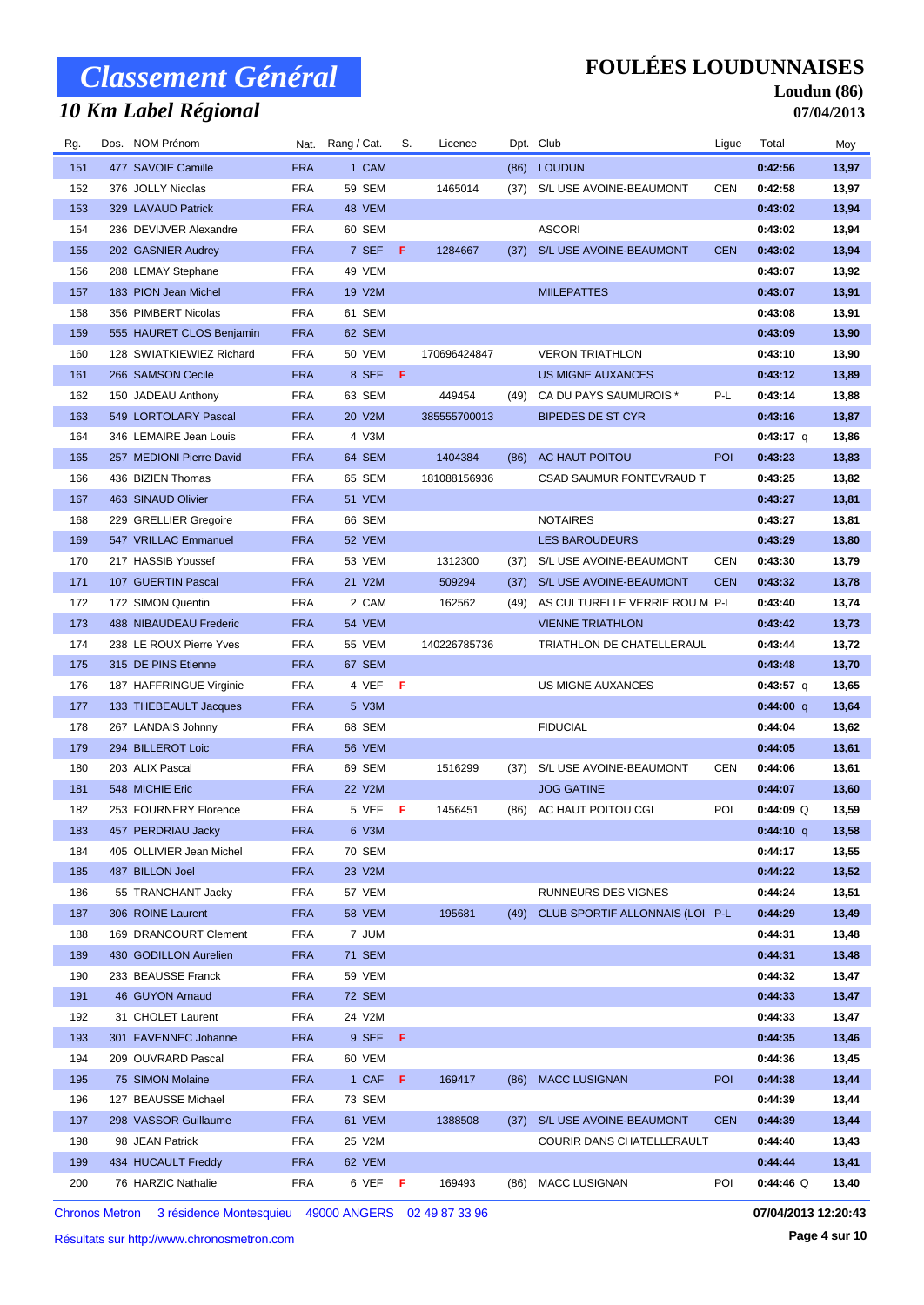# *10 Km Label Régional*

#### **FOULÉES LOUDUNNAISES**

#### **Loudun (86) 07/04/2013**

| Rg. | Dos. NOM Prénom            |            | Nat. Rang / Cat. | S.  | Licence |      | Dpt. Club                         | Ligue      | Total       | Moy   |
|-----|----------------------------|------------|------------------|-----|---------|------|-----------------------------------|------------|-------------|-------|
| 201 | <b>38 NADEAU Pierrick</b>  | <b>FRA</b> | 63 VEM           |     |         |      | <b>COURS TOUJOURS</b>             |            | 0:44:48     | 13,39 |
| 202 | 291 TURQUOIS Fabrice       | <b>FRA</b> | 64 VEM           |     |         |      |                                   |            | 0:44:49     | 13,39 |
| 203 | 339 LETANG Bruno           | <b>FRA</b> | 26 V2M           |     |         |      |                                   |            | 0:44:53     | 13,37 |
| 204 | 125 GRETEAU Luc            | <b>FRA</b> | 27 V2M           |     |         |      |                                   |            | 0:44:53     | 13,37 |
| 205 | 271 FREMONT Pascal         | <b>FRA</b> | 28 V2M           |     |         |      |                                   |            | 0:44:54     | 13,36 |
| 206 | 557 THEVENET Alain         | <b>FRA</b> | 29 V2M           |     |         |      |                                   |            | 0:44:56     | 13,35 |
| 207 | 276 SEDANO Jacky           | <b>FRA</b> | 65 VEM           |     |         |      | LENCLOITRE JOGGING CLUB           |            | 0:45:04     | 13,32 |
| 208 | 404 BAYLART Frederic       | <b>FRA</b> | 66 VEM           |     |         |      |                                   |            | 0:45:05     | 13,31 |
| 209 | 102 JOUBERT Sebastien      | <b>FRA</b> | 67 VEM           |     |         |      |                                   |            | 0:45:07     | 13,30 |
| 210 | 179 BETTER Christian       | <b>FRA</b> | 68 VEM           |     |         |      |                                   |            | 0:45:07     | 13,30 |
| 211 | 369 PERAULT Francis        | <b>FRA</b> | 30 V2M           |     | T179538 |      |                                   |            | 0:45:09     | 13,29 |
| 212 | 347 ASSELAIN Yves Claude   | <b>FRA</b> | 31 V2M           |     |         |      |                                   |            | 0:45:10     | 13,29 |
| 213 | 87 CLOUTOUR Julien         | <b>FRA</b> | <b>74 SEM</b>    |     |         |      |                                   |            | 0:45:13     | 13,27 |
| 214 | 343 RENAUX Stephane        | <b>FRA</b> | 69 VEM           |     | 1455526 | (49) | AS CULTURELLE VERRIE ROU M P-L    |            | 0:45:14     | 13,27 |
| 215 | 181 MORILLON Samuel        | <b>FRA</b> | 70 VEM           |     |         |      | <b>NOTAIRES</b>                   |            | 0:45:15     | 13,26 |
| 216 | 313 ROBIN Pascal           | <b>FRA</b> | 71 VEM           |     |         |      |                                   |            | 0:45:16     | 13,25 |
| 217 | 305 MARCHAU Thierry        | <b>FRA</b> | <b>72 VEM</b>    |     | 677858  | (49) | CLUB SPORTIF ALLONNAIS (LOI P-L   |            | 0:45:16     | 13,25 |
| 218 | 427 BARBOTIN Willy         | <b>FRA</b> | 32 V2M           |     | 1105738 | (37) | S/L USE AVOINE-BEAUMONT           | <b>CEN</b> | 0:45:25     | 13,21 |
| 219 | 384 BERTON Joel            | <b>FRA</b> | 33 V2M           |     | 224457  | (86) | LENCLOITRE JOGGING CLUB (L        | <b>POI</b> | 0:45:28     | 13,20 |
| 220 | 455 PESCHER Jacques        | FRA        | 7 V3M            |     | 435281  | (86) | US MIGNE-AUXANCES                 | POI        | $0:45:29$ Q | 13,19 |
| 221 | 270 DENOU Richard          | <b>FRA</b> | <b>75 SEM</b>    |     |         |      |                                   |            | 0:45:35     | 13,16 |
| 222 | 280 FOUINETEAU Jean Paul   | <b>FRA</b> | 8 V3M            |     |         |      |                                   |            | 0:45:37 q   | 13,15 |
| 223 | 177 BERTHELOT Eric         | <b>FRA</b> | 34 V2M           |     | 295577  | (49) | AS CULTURELLE VERRIE ROU M P-L    |            | 0:45:38     | 13,15 |
| 224 | 36 MASSON Valerie          | <b>FRA</b> | 7 VEF            | - F | 1487505 | (86) | MACC LUSIGNAN (LOISIR)            | POI        | $0:45:40$ Q | 13,14 |
| 225 | 210 FUZEAU Frederic        | <b>FRA</b> | <b>73 VEM</b>    |     |         |      |                                   |            | 0:45:46     | 13,11 |
| 226 | 295 TURQUOIS Cedric        | <b>FRA</b> | 74 VEM           |     |         |      |                                   |            | 0:45:54     | 13,07 |
| 227 | 121 BOULARD Alexandre      | <b>FRA</b> | 3 CAM            |     |         |      |                                   |            | 0:45:55     | 13,07 |
| 228 | 287 RENAULT Claudy         | <b>FRA</b> | 9 V3M            |     |         |      | <b>12 14 NIORT</b>                |            | 0:45:57 q   | 13,06 |
| 229 | 348 BERTRAND Michel        | <b>FRA</b> | 35 V2M           |     |         |      | FAT ATHLETISME AIRVAULT           |            | 0:46:08     | 13,01 |
| 230 | 358 CHIRON Joel            | <b>FRA</b> | 76 SEM           |     |         |      | <b>NOTAIRES</b>                   |            | 0:46:10     | 13,00 |
| 231 | 545 GOURON Christian       | <b>FRA</b> | 36 V2M           |     | 619595  | (37) | S/L US ST-PIERRE-DES-CORPS        | <b>CEN</b> | 0:46:11     | 12,99 |
| 232 | 254 MORISSEAU Danielle     | <b>FRA</b> | 8 VEF F          |     | 578861  | (86) | AC HAUT POITOU                    | POI        | $0:46:11$ Q | 12,99 |
| 233 | 47 BACLE Korentin          | <b>FRA</b> | 8 JUM            |     |         |      |                                   |            | 0:46:20     | 12,95 |
| 234 | 99 JEAN Sophie             | <b>FRA</b> | 9 VEF            | F   | 1149906 | (86) | COURIR DANS CHATELLERAULT POI     |            | $0:46:21$ Q | 12,95 |
| 235 | 381 DUBIN Felix            | <b>FRA</b> | <b>75 VEM</b>    |     |         |      | LENCLOITRE JOGGING CLUB           |            | 0:46:32     | 12,89 |
| 236 | 375 GIRAUD Jean Francois   | <b>FRA</b> | 77 SEM           |     |         |      |                                   |            | 0:46:38     | 12,87 |
| 237 | 44 GALERNE Ludovic         | <b>FRA</b> | <b>78 SEM</b>    |     |         |      | <b>COURS TOUJOURS</b>             |            | 0:46:40     | 12,86 |
| 238 | 264 GAUTREAU Gerard        | <b>FRA</b> | 10 V3M           |     | 277096  | (79) | US THOUARS (LOISIR)               | POI        | 0:46:40     | 12,86 |
| 239 | 109 COTTIER Jessy          | <b>FRA</b> | 4 CAM            |     |         |      |                                   |            | 0:46:42     | 12,85 |
| 240 | 54 BAILLARGEAUX Frederic   | <b>FRA</b> | 37 V2M           |     | T181367 |      | CLAIN A PICTAVE POITIERS          |            | 0:46:43     | 12,84 |
| 241 | 333 RAYNEAU Patrick        | <b>FRA</b> | 11 V3M           |     |         |      | <b>CLAIN A PICTAVE POITIERS</b>   |            | 0:46:47     | 12,83 |
| 242 | 91 BOUCHET Christian       | <b>FRA</b> | 12 V3M           |     |         |      | US MIGNE AUXANCES                 |            | 0:46:48     | 12,82 |
| 243 | 197 CHARPENTIER Christophe | <b>FRA</b> | 79 SEM           |     |         |      | <b>POMPIERS</b>                   |            | 0:46:50     | 12,81 |
| 244 | 176 GABILLE Fabrice        | <b>FRA</b> | 80 SEM           |     | 1189082 | (49) | AS CULTURELLE VERRIE ROU M P-L    |            | 0:46:51     | 12,80 |
| 245 | 56 KUZIW Christophe        | <b>FRA</b> | <b>76 VEM</b>    |     |         |      |                                   |            | 0:46:54     | 12,79 |
| 246 | 274 TROUILLON Laurent      | <b>FRA</b> | 77 VEM           |     |         |      | COURIR DANS CHATELLERAULT         |            | 0:46:57     | 12,78 |
| 247 | 154 GEFFARD Anthony        | <b>FRA</b> | 81 SEM           |     | 1523303 | (86) | AS VOUILLE 86 JOGGING (LOISIR POI |            | 0:46:59     | 12,77 |
| 248 | 72 GAGNEUX Frederic        | <b>FRA</b> | 78 VEM           |     | 1126306 | (49) | SCO ANGERS*                       | P-L        | 0:47:00     | 12,77 |
| 249 | 546 PARCA Paule            | <b>FRA</b> | 10 SEF F         |     |         |      |                                   |            | 0:47:07     | 12,73 |
| 250 | 429 DUPONT Laurent         | <b>FRA</b> | 82 SEM           |     |         |      | <b>CLUB DES ENTREPRISES PAYS</b>  |            | 0:47:13     | 12,71 |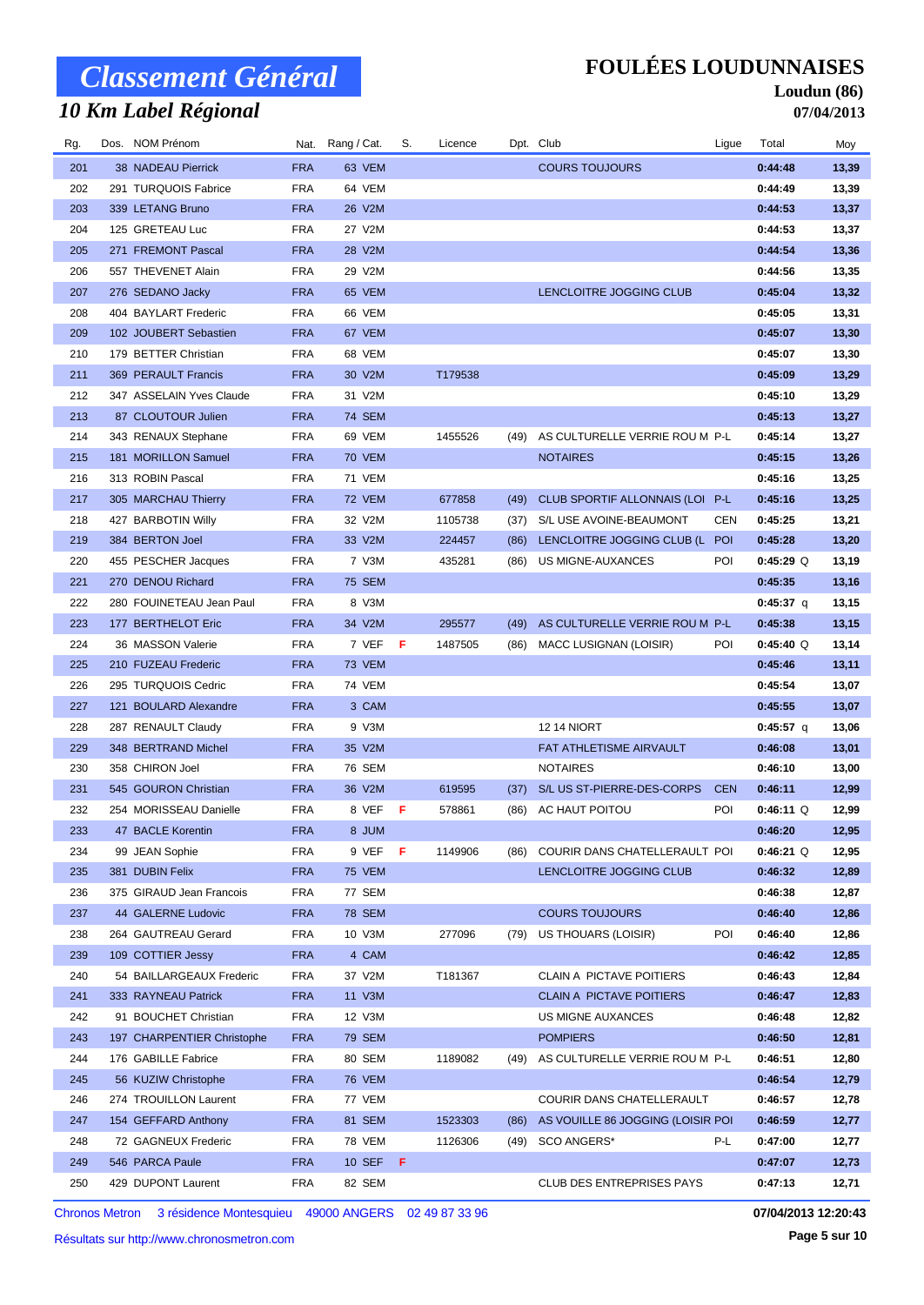# *10 Km Label Régional*

### **FOULÉES LOUDUNNAISES**

#### **Loudun (86) 07/04/2013**

| Rg. | Dos. NOM Prénom           |            | Nat. Rang / Cat. | S. | Licence |      | Dpt. Club                       | Ligue      | Total   | Moy   |
|-----|---------------------------|------------|------------------|----|---------|------|---------------------------------|------------|---------|-------|
| 251 | 138 CHARBONNEAU Eric      | <b>FRA</b> | <b>79 VEM</b>    |    |         |      | <b>CGL</b>                      |            | 0:47:15 | 12,70 |
| 252 | 136 GAUTHIER Jean Jacques | <b>FRA</b> | 13 V3M           |    | 1120124 | (86) | AS VOUILLE 86 JOGGING           | POI        | 0:47:20 | 12,68 |
| 253 | 396 COCHET Patrick        | <b>FRA</b> | 38 V2M           |    |         |      |                                 |            | 0:47:22 | 12,67 |
| 254 | 284 BERNARD David         | <b>FRA</b> | 83 SEM           |    |         |      |                                 |            | 0:47:25 | 12,65 |
| 255 | 113 BENAZET Olivier       | <b>FRA</b> | 80 VEM           |    |         |      |                                 |            | 0:47:27 | 12,64 |
| 256 | 292 LABBE Philippe        | <b>FRA</b> | 14 V3M           |    |         |      |                                 |            | 0:47:28 | 12,64 |
| 257 | 92 FAGE Christophe        | <b>FRA</b> | 81 VEM           |    |         |      |                                 |            | 0:47:29 | 12,64 |
| 258 | 140 BEAUSSE Pascal        | <b>FRA</b> | 82 VEM           |    |         |      |                                 |            | 0:47:33 | 12,62 |
| 259 | 246 BLANCHET Jack         | <b>FRA</b> | 83 VEM           |    |         |      |                                 |            | 0:47:36 | 12,61 |
| 260 | 79 AUBOURG Jean Michel    | <b>FRA</b> | 15 V3M           |    |         |      | COURIR DANS CHATELLERAULT       |            | 0:47:40 | 12,59 |
| 261 | 188 SORIN Nicolas         | <b>FRA</b> | 84 VEM           |    |         |      |                                 |            | 0:47:45 | 12,57 |
| 262 | 196 DUPUIS Damien         | <b>FRA</b> | 84 SEM           |    |         |      | <b>POMPIERS</b>                 |            | 0:47:46 | 12,56 |
| 263 | 184 PERNE Nicolas         | <b>FRA</b> | 85 VEM           |    | 1448337 | (37) | S/L USE AVOINE-BEAUMONT         | <b>CEN</b> | 0:47:50 | 12,54 |
| 264 | 201 DAVID Lilian          | <b>FRA</b> | 85 SEM           |    | 1388080 | (37) | S/L USE AVOINE-BEAUMONT         | CEN        | 0:47:50 | 12,54 |
| 265 | 155 BAZANTE Sebastien     | <b>FRA</b> | 86 SEM           |    |         |      |                                 |            | 0:47:56 | 12,52 |
| 266 | 387 GUICHARD Thierry      | <b>FRA</b> | 86 VEM           |    |         |      |                                 |            | 0:47:59 | 12,50 |
| 267 | 282 MONORY Jerry          | <b>FRA</b> | 87 SEM           |    |         |      | <b>KIROULKOOL</b>               |            | 0:48:02 | 12,49 |
| 268 | 194 FROMONT Jerome        | <b>FRA</b> | 88 SEM           |    |         |      | <b>POMPIERS</b>                 |            | 0:48:03 | 12,49 |
| 269 | 32 FONTAINE Herve         | <b>FRA</b> | 87 VEM           |    |         |      |                                 |            | 0:48:04 | 12,48 |
| 270 | 268 BARBIER Daniel        | <b>FRA</b> | 39 V2M           |    |         |      |                                 |            | 0:48:05 | 12,48 |
| 271 | 359 AMIAUD Ludovic        | <b>FRA</b> | 89 SEM           |    |         |      | <b>NOTAIRES</b>                 |            | 0:48:07 | 12,47 |
| 272 | 166 GROLLEAU Alain        | <b>FRA</b> | 88 VEM           |    |         |      |                                 |            | 0:48:11 | 12,45 |
| 273 | 74 ARNOUX Jeremie         | <b>FRA</b> | 90 SEM           |    |         |      | <b>MACC LUSIGNAN</b>            |            | 0:48:12 | 12,45 |
| 274 | 483 SZMYTKO Gregory       | <b>FRA</b> | 91 SEM           |    |         |      |                                 |            | 0:48:17 | 12,43 |
| 275 | 70 LAMARCHE Emmanuel      | <b>FRA</b> | 89 VEM           |    |         |      |                                 |            | 0:48:23 | 12,40 |
| 276 | 441 BROUSSE Isabelle      | <b>FRA</b> | 11 SEF           | F  | 15310   |      | <b>FFCO</b>                     |            | 0:48:24 | 12,40 |
| 277 | 394 BROUARD Gwanael       | <b>FRA</b> | 90 VEM           |    |         |      |                                 |            | 0:48:25 | 12,39 |
| 278 | 460 HERBINIERE Daniel     | <b>FRA</b> | 16 V3M           |    |         | (86) | <b>POITIERS</b>                 |            | 0:48:28 | 12,38 |
| 279 | 114 BELNOUE Laetitia      | <b>FRA</b> | 12 SEF           | F  | 1060824 | (49) | <b>SCO ANGERS*</b>              | P-L        | 0:48:35 | 12,35 |
| 280 | 88 TEXEREAU Frederic      | <b>FRA</b> | 91 VEM           |    | 164915  | (49) | ES DU VAL D'ANJOU BEAUFORT P-L  |            | 0:48:36 | 12,34 |
| 281 | 406 THIBAULT Emmanuel     | <b>FRA</b> | 92 SEM           |    |         |      | <b>POMPIERS</b>                 |            | 0:48:41 | 12,33 |
| 282 | 241 POINT Damien          | <b>FRA</b> | 93 SEM           |    |         |      | CGL                             |            | 0:48:41 | 12,32 |
| 283 | 157 BERNARD Guy           | <b>FRA</b> | 40 V2M           |    | T183368 |      |                                 |            | 0:48:44 | 12,31 |
| 284 | 223 AYRAULT Virginie      | FRA        | 13 SEF <b>F</b>  |    |         |      |                                 |            | 0:48:45 | 12,31 |
| 285 | 165 BARDET Stephane       | <b>FRA</b> | 94 SEM           |    |         |      | <b>CEGID</b>                    |            | 0:48:46 | 12,30 |
| 286 | 147 MICHOT Frederic       | FRA        | 92 VEM           |    |         |      |                                 |            | 0:48:54 | 12,27 |
| 287 | 371 FICHET Stephane       | <b>FRA</b> | 95 SEM           |    |         |      |                                 |            | 0:48:59 | 12,25 |
| 288 | 551 PINASSAUD Delphine    | <b>FRA</b> | 14 SEF <b>F</b>  |    | 1386188 | (86) | POITIERS ETUDIANTS CLUB ATH POI |            | 0:49:02 | 12,24 |
| 289 | 49 GOUIN Patrick          | <b>FRA</b> | 93 VEM           |    |         |      |                                 |            | 0:49:02 | 12,24 |
| 290 | 141 GOUIN Alexandre       | <b>FRA</b> | 8 ESM            |    |         |      | <b>NOTAIRES</b>                 |            | 0:49:02 | 12,24 |
| 291 | 350 SANCHEZ Lucien        | <b>FRA</b> | 41 V2M           |    | 195765  | (86) | POITIERS ETUDIANTS CLUB ATH POI |            | 0:49:03 | 12,23 |
| 292 | 428 CHIRON Daniel         | <b>FRA</b> | 94 VEM           |    |         |      | <b>FIDUCIAL</b>                 |            | 0:49:06 | 12,22 |
| 293 | 231 BARICAULT Manuel      | <b>FRA</b> | 96 SEM           |    |         |      |                                 |            | 0:49:10 | 12,20 |
| 294 | 409 CHARMES Julien        | <b>FRA</b> | 97 SEM           |    |         |      |                                 |            | 0:49:23 | 12,15 |
| 295 | 386 BOURREAU Bernard      | <b>FRA</b> | 17 V3M           |    |         |      | <b>NOTAIRES</b>                 |            | 0:49:30 | 12,12 |
| 296 | 378 GRESSIER MONARD Herve | <b>FRA</b> | 95 VEM           |    |         |      |                                 |            | 0:49:31 | 12,12 |
| 297 | 224 MONORY Cedric         | <b>FRA</b> | 98 SEM           |    |         |      | <b>KIROULKOOL</b>               |            | 0:49:35 | 12,10 |
| 298 | 90 ROUPIOZ Patrice        | <b>FRA</b> | 96 VEM           |    |         |      |                                 |            | 0:49:35 | 12,10 |
| 299 | 89 MARCHAND Didier        | <b>FRA</b> | 18 V3M           |    |         |      | <b>NOTAIRES</b>                 |            | 0:49:35 | 12,10 |
| 300 |                           | <b>FRA</b> | 97 VEM           |    |         |      |                                 |            | 0:49:36 | 12,09 |
|     | 228 RINUIT Jean Luc       |            |                  |    |         |      |                                 |            |         |       |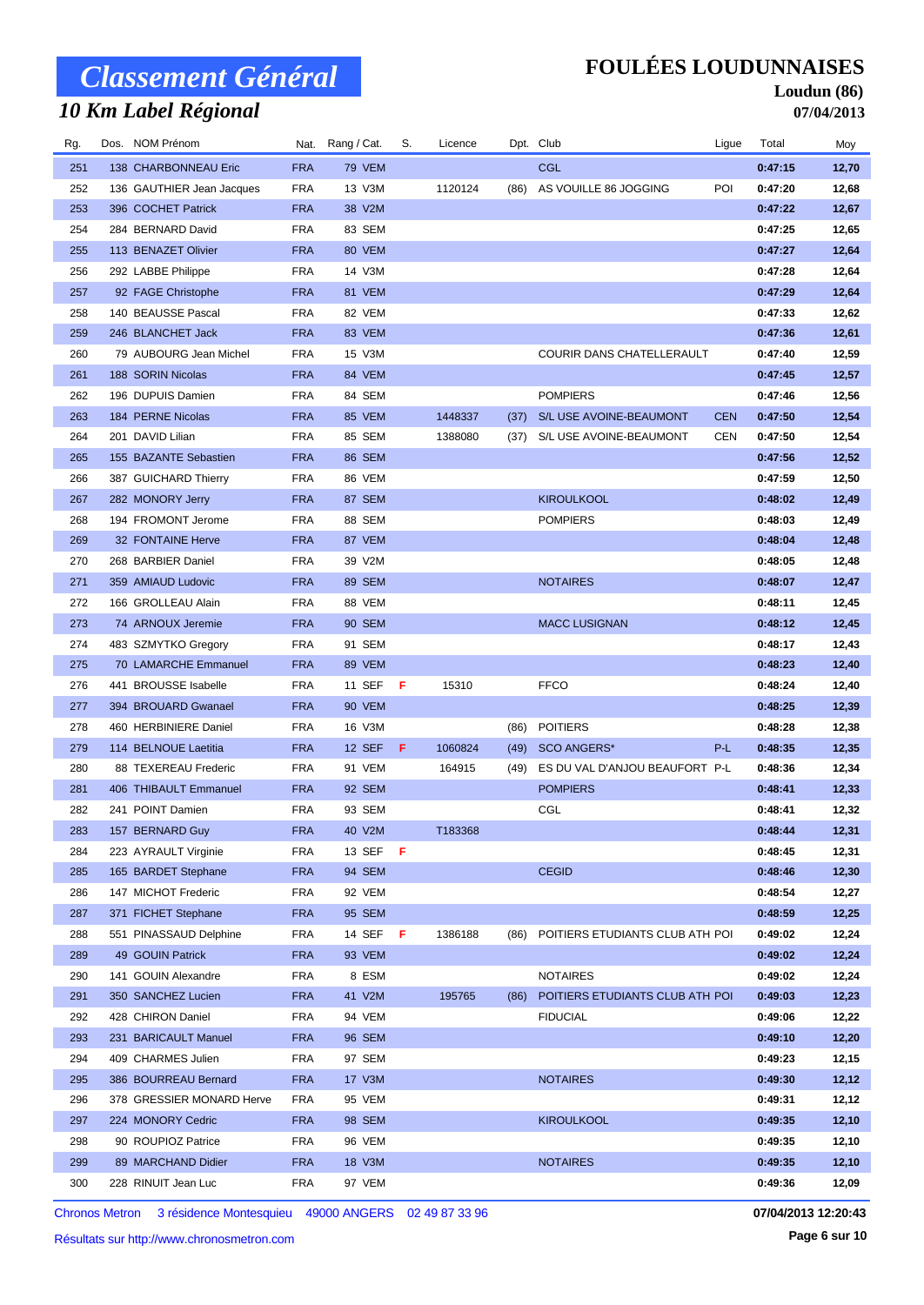# *10 Km Label Régional*

#### **FOULÉES LOUDUNNAISES**

#### **Loudun (86) 07/04/2013**

| Rg. | Dos. NOM Prénom           | Nat.       | Rang / Cat.     | S.  | Licence      |      | Dpt. Club                           | Ligue | Total       | Moy   |
|-----|---------------------------|------------|-----------------|-----|--------------|------|-------------------------------------|-------|-------------|-------|
| 301 | 174 HUDON Christian       | <b>FRA</b> | <b>98 VEM</b>   |     | 700174       |      | (49) AS CULTURELLE VERRIE ROU M P-L |       | 0:49:38     | 12,09 |
| 302 | 96 CHAMPION Francois      | <b>FRA</b> | 99 VEM          |     |              |      |                                     |       | 0:49:39     | 12,09 |
| 303 | 265 SORIN Rocio           | <b>FRA</b> | <b>15 SEF</b>   | F   |              |      |                                     |       | 0:49:40     | 12,08 |
| 304 | 373 LLINARES Eric         | <b>FRA</b> | 42 V2M          |     | T178264      |      | <b>PASS RUNNING</b>                 |       | 0:49:44     | 12,06 |
| 305 | 402 GIRAULT Veronique     | <b>FRA</b> | 3 V2F           | F   |              |      | <b>ASLM MICHELIN</b>                |       | $0:49:47$ q | 12,05 |
| 306 | 162 MARSTEAU Alexandre    | <b>FRA</b> | 99 SEM          |     |              |      | RUNNING CLUB ST MAIXENT             |       | 0:49:49     | 12,04 |
| 307 | 330 BOURON Simon          | <b>FRA</b> | 43 V2M          |     |              |      |                                     |       | 0:49:50     | 12,04 |
| 308 | 263 ALLETRU Xavier        | <b>FRA</b> | 100 SEM         |     |              |      |                                     |       | 0:49:50     | 12,04 |
| 309 | 481 CHARRIER Pascal       | <b>FRA</b> | 44 V2M          |     | 1137305      | (49) | CLUB SPORTIF ALLONNAIS (LOI P-L     |       | 0:49:51     | 12,03 |
| 310 | 360 RONTARD Aurelien      | <b>FRA</b> | 101 SEM         |     |              |      | <b>NOTAIRES</b>                     |       | 0:49:55     | 12,02 |
| 311 | 279 MAUBERGER Vincent     | <b>FRA</b> | 45 V2M          |     |              |      |                                     |       | 0:49:59     | 12,01 |
| 312 | 39 AUDRAIN Anne Florence  | <b>FRA</b> | 10 VEF          | -F  |              |      | <b>COURS TOUJOURS</b>               |       | 0:49:59     | 12,00 |
| 313 | 558 GRAIN Jeanclaude      | <b>FRA</b> | 1 V4M           |     | 385555700011 |      | <b>BIPEDES DE ST CYR</b>            |       | $0:50:01$ Q | 11,99 |
| 314 | 84 GILET Bertrand         | <b>FRA</b> | 19 V3M          |     | t182640      |      |                                     |       | 0:50:02     | 11,99 |
| 315 | 337 BARON Virginie        | <b>FRA</b> | <b>16 SEF</b>   | F   |              |      |                                     |       | 0:50:05     | 11,98 |
| 316 | 478 PATOIZEAU Franck      | <b>FRA</b> | 100 VEM         |     |              | (85) | <b>SOULLANS</b>                     |       | 0:50:10     | 11,96 |
| 317 | 462 BAUDET Alain          | <b>FRA</b> | 20 V3M          |     |              |      |                                     |       | 0:50:10     | 11,96 |
| 318 | 43 BELLICAULT Samuel      | <b>FRA</b> | 102 SEM         |     |              |      | <b>NOTAIRES</b>                     |       | 0:50:11     | 11,96 |
| 319 | 103 SAVATIER Jerome       | <b>FRA</b> | <b>101 VEM</b>  |     |              |      |                                     |       | 0:50:11     | 11,95 |
| 320 | 156 RENAULT Ludovic       | <b>FRA</b> | 102 VEM         |     |              |      |                                     |       | 0:50:13     | 11,95 |
| 321 | 382 SEPHO Manon           | <b>FRA</b> | 17 SEF          | -F. | 1157419      | (86) | LENCLOITRE JOGGING CLUB             | POI   | 0:50:14     | 11,94 |
| 322 | 215 YVER Getan            | <b>FRA</b> | 103 SEM         |     |              |      |                                     |       | 0:50:15     | 11,94 |
| 323 | 316 VAUDELEAU Valerie     | <b>FRA</b> | <b>11 VEF</b>   | -F  |              |      | <b>COURIR DANS CHATELLERAULT</b>    |       | 0:50:19     | 11,92 |
| 324 | 317 FAVREAU Alain         | <b>FRA</b> | 103 VEM         |     |              |      |                                     |       | 0:50:21     | 11,91 |
| 325 | 392 GALLIEN Yann          | <b>FRA</b> | 104 SEM         |     |              |      |                                     |       | 0:50:24     | 11,90 |
| 326 | 252 ARCHAMBAULT Frederic  | <b>FRA</b> | 104 VEM         |     |              |      |                                     |       | 0:50:27     | 11,89 |
| 327 | 342 BERTHELOT Noel        | <b>FRA</b> | 46 V2M          |     | 967470       | (49) | AS CULTURELLE VERRIE ROU M P-L      |       | 0:50:27     | 11,89 |
| 328 | 414 DESVAUX MASSALY Agnes | <b>FRA</b> | 18 SEF          | - F |              |      |                                     |       | 0:50:30     | 11,88 |
| 329 | 286 GEAY Olivier          | <b>FRA</b> | 105 SEM         |     |              |      |                                     |       | 0:50:33     | 11,87 |
| 330 | 345 COLIN Stephane        | <b>FRA</b> | <b>105 VEM</b>  |     |              |      |                                     |       | 0:50:35     | 11,86 |
| 331 | 110 FILLIPPAZZI David     | <b>FRA</b> | 9 ESM           |     |              |      |                                     |       | 0:50:36     | 11,86 |
| 332 | 244 ALBERT Jerome         | <b>FRA</b> | 106 SEM         |     |              |      |                                     |       | 0:50:37     | 11,85 |
| 333 | 173 LAUDREN Valerie       | <b>FRA</b> | 12 VEF F        |     | 1237754      |      | (49) AS CULTURELLE VERRIE ROU M P-L |       | 0:50:40     | 11,84 |
| 334 | 135 EL BAHRAOUI Mohamed   | <b>FRA</b> | 107 SEM         |     |              |      |                                     |       | 0:50:45     | 11,82 |
| 335 | 51 BILLY Dominique        | <b>FRA</b> | 47 V2M          |     |              |      | <b>COURS TOUJOURS</b>               |       | 0:50:47     | 11,82 |
| 336 | 208 LAURENTIN Christine   | <b>FRA</b> | 4 V2F           | F   |              |      | FAT ATHLETISME AIRVAULT             |       | $0:50:48$ q | 11,81 |
| 337 | 473 REBIFFE Corinne       | <b>FRA</b> | 13 VEF          | -F  | 1340509      | (86) | COURIR DANS CHATELLERAULT POI       |       | 0:50:49     | 11,81 |
| 338 | 446 MESSIER Yann          | <b>FRA</b> | 108 SEM         |     |              |      |                                     |       | 0:50:53     | 11,79 |
| 339 | 146 RENIAUD Patrick       | <b>FRA</b> | 48 V2M          |     |              |      | <b>CLUB DES ENTREPRISES PAYS</b>    |       | 0:50:59     | 11,77 |
| 340 | 218 CHENEBAUD Julien      | <b>FRA</b> | 109 SEM         |     |              |      |                                     |       | 0:51:00     | 11,77 |
| 341 | 67 DEROUET Helene         | <b>FRA</b> | 19 SEF <b>F</b> |     | 617277       | (49) | CA DU PAYS SAUMUROIS * (LOIS P-L    |       | 0:51:00     | 11,76 |
| 342 | 456 ARTAULT Fabrice       | <b>FRA</b> | 106 VEM         |     |              |      |                                     |       | 0:51:01     | 11,76 |
| 343 | 413 PASCAULT Eric         | <b>FRA</b> | <b>107 VEM</b>  |     |              |      |                                     |       | 0:51:04     | 11,75 |
| 344 | 212 FORESTIER Nadege      | <b>FRA</b> | 14 VEF          | - F |              |      |                                     |       | 0:51:07     | 11,74 |
| 345 | 422 BOISDY Florian        | <b>FRA</b> | <b>110 SEM</b>  |     |              |      | <b>CGL</b>                          |       | 0:51:14     | 11,71 |
| 346 | 341 MIRANDE Rodolphe      | <b>FRA</b> | 108 VEM         |     | 1266894      | (49) | AS CULTURELLE VERRIE ROU M P-L      |       | 0:51:19     | 11,69 |
| 347 | 78 AUBOURG Chantal        | <b>FRA</b> | 5 V2F           | F   |              |      | COURIR DANS CHATELLERAULT           |       | 0:51:21     | 11,68 |
| 348 | 362 LAMBERT Francoise     | <b>FRA</b> | 6 V2F           | F   |              |      | <b>NOTAIRES</b>                     |       | 0:51:29     | 11,65 |
| 349 | 323 NICOT Philippe        | <b>FRA</b> | 49 V2M          |     |              |      | <b>COURS TOUJOURS</b>               |       | 0:51:30     | 11,65 |
| 350 | 440 MABILLEAU Jean Claude | <b>FRA</b> | 50 V2M          |     |              |      |                                     |       | 0:51:33     | 11,64 |
|     |                           |            |                 |     |              |      |                                     |       |             |       |

Chronos Metron 3 résidence Montesquieu 49000 ANGERS 02 49 87 33 96

**07/04/2013 12:20:43**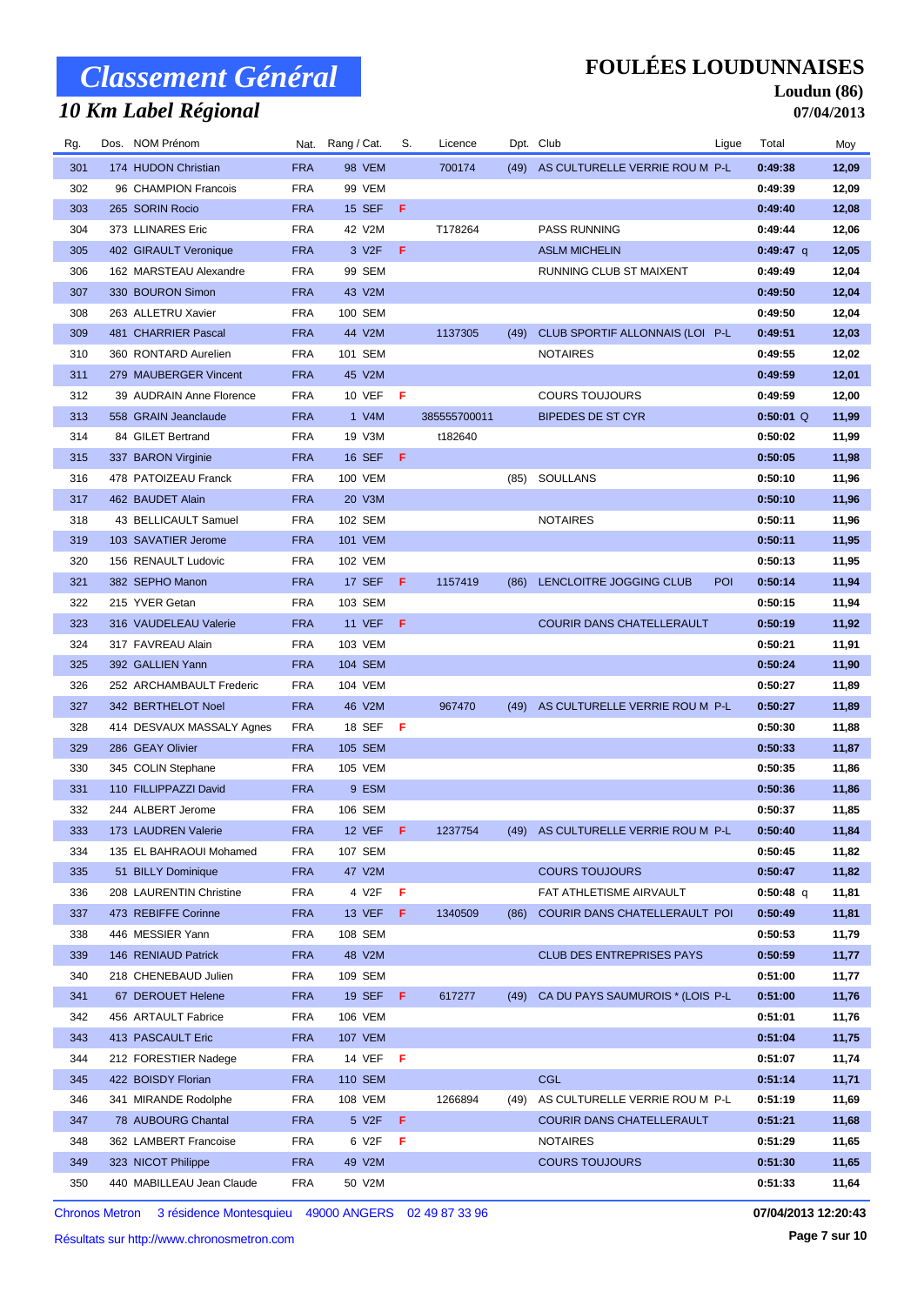# *10 Km Label Régional*

### **FOULÉES LOUDUNNAISES**

#### **Loudun (86) 07/04/2013**

| Rg. | Dos. NOM Prénom            |            | Nat. Rang / Cat.   | S.  | Licence |      | Dpt. Club                        | Ligue | Total       | Moy   |
|-----|----------------------------|------------|--------------------|-----|---------|------|----------------------------------|-------|-------------|-------|
| 351 | 86 NORMAND Sonia           | <b>FRA</b> | 20 SEF             | F   |         |      |                                  |       | 0:51:37     | 11,62 |
| 352 | 195 LOULERGUE Pierrick     | <b>FRA</b> | 51 V2M             |     |         |      | <b>POMPIERS</b>                  |       | 0:51:39     | 11,62 |
| 353 | 66 LEMAITRE Philippe       | <b>FRA</b> | 52 V2M             |     |         |      |                                  |       | 0:51:44     | 11,60 |
| 354 | 85 BREMAUD Stephane        | <b>FRA</b> | 53 V2M             |     |         |      |                                  |       | 0:51:47     | 11,59 |
| 355 | 48 BACLE Loic              | <b>FRA</b> | <b>109 VEM</b>     |     |         |      |                                  |       | 0:51:52     | 11,57 |
| 356 | 416 DEGUIL Franck          | <b>FRA</b> | <b>110 VEM</b>     |     |         |      |                                  |       | 0:51:53     | 11,57 |
| 357 | 68 CHENARD Eric            | <b>FRA</b> | <b>111 SEM</b>     |     |         |      |                                  |       | 0:51:56     | 11,55 |
| 358 | 163 BAUDET Joachim         | <b>FRA</b> | <b>111 VEM</b>     |     |         |      | <b>CEGID</b>                     |       | 0:51:57     | 11,55 |
| 359 | 65 PLAUD Jean Roland       | <b>FRA</b> | 54 V2M             |     |         |      |                                  |       | 0:52:03     | 11,53 |
| 360 | 211 JACQUET Frederic       | <b>FRA</b> | <b>112 VEM</b>     |     |         |      |                                  |       | 0:52:07     | 11,51 |
| 361 | 124 FONTAINE David         | <b>FRA</b> | <b>113 VEM</b>     |     |         |      |                                  |       | 0:52:09     | 11,50 |
| 362 | 449 NOIRAUD Julien         | <b>FRA</b> | 10 ESM             |     |         |      |                                  |       | 0:52:10     | 11,50 |
| 363 | 41 SUTCA Chantal           | <b>FRA</b> | 1 V3F              | F   |         |      |                                  |       | $0:52:15$ q | 11,48 |
| 364 | 62 ORILLUS Sebastien       | <b>FRA</b> | 112 SEM            |     |         |      |                                  |       | 0:52:16     | 11,48 |
| 365 | 445 PRIEURE Frederic       | <b>FRA</b> | <b>114 VEM</b>     |     |         |      | <b>CLUB DES ENTREPRISES PAYS</b> |       | 0:52:16     | 11,48 |
| 366 | 361 CALANDRAU Stephane     | <b>FRA</b> | 113 SEM            |     |         |      | <b>NOTAIRES</b>                  |       | 0:52:17     | 11,48 |
| 367 | 232 GARNIER Franck         | <b>FRA</b> | <b>115 VEM</b>     |     |         |      | <b>ASCR VOLLEY BALL</b>          |       | 0:52:19     | 11,47 |
| 368 | 544 AUDRAN Eric            | <b>FRA</b> | <b>116 VEM</b>     |     |         |      |                                  |       | 0:52:21     | 11,46 |
| 369 | 250 THIBAULT Romain        | <b>FRA</b> | <b>114 SEM</b>     |     |         |      |                                  |       | 0:52:21     | 11,46 |
| 370 | 120 LECLERC Alain          | <b>FRA</b> | 55 V2M             |     |         |      |                                  |       | 0:52:26     | 11,44 |
| 371 | 471 MENANTEAU Bertrnd      | <b>FRA</b> | <b>117 VEM</b>     |     |         |      |                                  |       | 0:52:30     | 11,43 |
| 372 | 426 PROUST Jacques         | <b>FRA</b> | 56 V2M             |     |         |      | CGL                              |       | 0:52:38     | 11,40 |
| 373 | 255 MEUNIER Xavier         | <b>FRA</b> | <b>118 VEM</b>     |     | 1195158 | (86) | AC HAUT POITOU                   | POI   | 0:52:38     | 11,40 |
| 374 | 421 DUBOSSON Frederic      | <b>FRA</b> | 57 V2M             |     |         |      | <b>ASCORI</b>                    |       | 0:52:38     | 11,40 |
| 375 | 256 MEUNIER Lydia          | <b>FRA</b> | 15 VEF             | - F | 1165044 | (86) | AC HAUT POITOU                   | POI   | 0:52:38     | 11,40 |
| 376 | 243 PARAT Gerard           | <b>FRA</b> | 21 V3M             |     |         |      | PARCAY SUR VIENNE                |       | 0:52:39     | 11,40 |
| 377 | 219 SIMON Matthieu         | <b>FRA</b> | <b>115 SEM</b>     |     |         |      |                                  |       | 0:52:44     | 11,38 |
| 378 | 242 CARRE Daniel           | <b>FRA</b> | 22 V3M             |     |         |      |                                  |       | 0:52:54     | 11,34 |
| 379 | 467 COUTURIER Julien       | <b>FRA</b> | <b>11 ESM</b>      |     |         |      |                                  |       | 0:52:55     | 11,34 |
| 380 | 42 FERDINAND Damien        | <b>FRA</b> | 116 SEM            |     |         |      |                                  |       | 0:52:57     | 11,33 |
| 381 | 321 RUAULT Elodie          | <b>FRA</b> | 21 SEF             | - F |         |      |                                  |       | 0:52:58     | 11,33 |
| 382 | 308 MIGNOT Didier          | <b>FRA</b> | 58 V2M             |     | 1203688 | (49) | CLUB SPORTIF ALLONNAIS (LOI P-L  |       | 0:53:00     | 11,32 |
| 383 | 474 AUTEXIER Francois      | <b>FRA</b> | 59 V2M             |     |         |      | CDC                              |       | 0:53:07     | 11,30 |
| 384 | 167 CHARLES Thierry        | <b>FRA</b> | 119 VEM            |     |         |      |                                  |       | 0:53:11     | 11,28 |
| 385 | 178 BOUGOUIN Stephane      | <b>FRA</b> | <b>117 SEM</b>     |     |         |      |                                  |       | 0:53:14     | 11,27 |
| 386 | 542 JACQUEMIN Evelyne      | <b>FRA</b> | 16 VEF             | - F |         |      |                                  |       | 0:53:22     | 11,24 |
| 387 | 366 BILLON Bruno           | <b>FRA</b> | 60 V2M             |     |         |      | <b>NOTAIRES</b>                  |       | 0:53:22     | 11,24 |
| 388 | 119 AUCHER Alain           | <b>FRA</b> | 61 V2M             |     |         |      |                                  |       | 0:53:26     | 11,23 |
| 389 | 431 MAITRE Baptiste        | <b>FRA</b> | <b>118 SEM</b>     |     | 440443  | (86) | POITIERS ETUDIANTS CLUB ATH POI  |       | 0:53:37     | 11,19 |
| 390 | 470 VICAUD Francis         | <b>FRA</b> | <b>120 VEM</b>     |     |         |      |                                  |       | 0:53:37     | 11,19 |
| 391 | 432 ROUX Vincent           | <b>FRA</b> | <b>119 SEM</b>     |     |         |      | <b>CERFFRANCE POITOU CHAREN</b>  |       | 0:53:38     | 11,19 |
| 392 | 95 BAUMULLER Jeremie       | <b>FRA</b> | 120 SEM            |     |         |      |                                  |       | 0:53:41     | 11,18 |
| 393 | 71 FONTAINE Thomas         | <b>FRA</b> | 121 SEM            |     |         |      |                                  |       | 0:53:41     | 11,18 |
| 394 | 198 DAGORN Romain          | <b>FRA</b> | 122 SEM            |     |         |      | <b>POMPIERS</b>                  |       | 0:53:44     | 11,16 |
| 395 | 448 VINCENT Jean Claude    | <b>FRA</b> | 62 V2M             |     |         |      |                                  |       | 0:53:46     | 11,16 |
| 396 | 100 GUEDON Joseph          | <b>FRA</b> | 2 V4M              |     | 425849  | (49) | S/L CHOLET ATHLETISME            | P-L   | 0:53:47     | 11,16 |
| 397 | 355 DELAVAULT Janique      | <b>FRA</b> | 7 V <sub>2</sub> F | F   |         |      |                                  |       | 0:53:55     | 11,13 |
| 398 | 307 LIPHART Brigitte       | <b>FRA</b> | 8 V2F              | F   | 1067915 | (49) | CLUB SPORTIF ALLONNAIS (LOI P-L  |       | 0:53:59     | 11,12 |
| 399 | 304 JOULIN Marie Christine | <b>FRA</b> | 9 V2F              | F   | 1067921 | (49) | CLUB SPORTIF ALLONNAIS (LOI P-L  |       | 0:53:59     | 11,11 |
| 400 | 234 NUTTALL Hayley         | <b>FRA</b> | 17 VEF             | - F |         |      |                                  |       | 0:54:01     | 11,11 |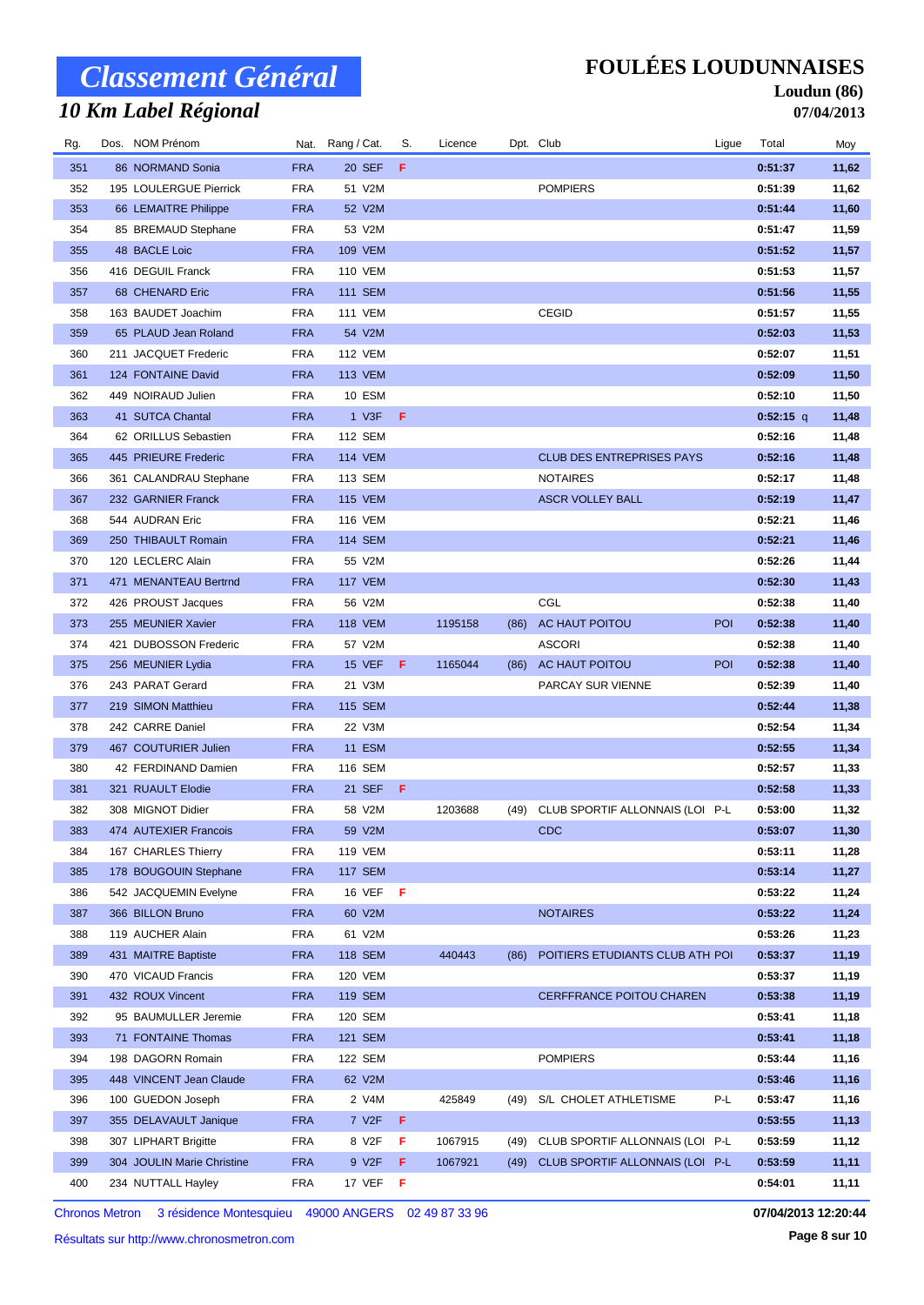# *10 Km Label Régional*

### **FOULÉES LOUDUNNAISES**

#### **Loudun (86) 07/04/2013**

| Rg.        | Dos. NOM Prénom                          |                          | Nat. Rang / Cat.         | S.     | Licence      |      | Dpt. Club                            | Ligue      | Total              | Moy            |
|------------|------------------------------------------|--------------------------|--------------------------|--------|--------------|------|--------------------------------------|------------|--------------------|----------------|
| 401        | 393 BONTEMPS Stephane                    | <b>FRA</b>               | <b>121 VEM</b>           |        |              |      |                                      |            | 0:54:12            | 11,07          |
| 402        | 134 FALLOURD Philippe                    | <b>FRA</b>               | <b>122 VEM</b>           |        |              |      |                                      |            | 0:54:30            | 11,01          |
| 403        | 216 YVER Sylvain                         | <b>FRA</b>               | <b>123 VEM</b>           |        |              |      |                                      |            | 0:54:32            | 11,00          |
| 404        | 207 BRISSON Bertrand                     | <b>FRA</b>               | 124 VEM                  |        |              |      |                                      |            | 0:54:56            | 10,92          |
| 405        | 130 THIBAULT Jimmy                       | <b>FRA</b>               | 123 SEM                  |        |              |      | <b>CGL</b>                           |            | 0:55:03            | 10,90          |
| 406        | 407 GASCHARD Carole                      | <b>FRA</b>               | 18 VEF                   | Æ      |              |      |                                      |            | 0:55:05            | 10,89          |
| 407        | 192 FRESNAIS Fabiola                     | <b>FRA</b>               | 22 SEF                   | F      |              |      | <b>POMPIERS</b>                      |            | 0:55:14            | 10,86          |
| 408        | 374 LANDAIS Thierry                      | <b>FRA</b>               | 63 V2M                   |        |              |      |                                      |            | 0:55:18            | 10,85          |
| 409        | 80 TOUREAU Elodie                        | <b>FRA</b>               | 23 SEF                   | F      |              |      | <b>MACC LUSIGNAN</b>                 |            | 0:55:23            | 10,83          |
| 410        | 403 PELTIER Denis                        | <b>FRA</b>               | 64 V2M                   |        |              |      |                                      |            | 0:55:24            | 10,83          |
| 411        | 486 ROGER Herve                          | <b>FRA</b>               | <b>125 VEM</b>           |        |              |      |                                      |            | 0:55:24            | 10,83          |
| 412        | 418 VIAUD Cyrille                        | <b>FRA</b>               | 124 SEM                  |        |              |      |                                      |            | 0:55:27            | 10,82          |
| 413        | 489 BAUMULLER Aurelien                   | <b>FRA</b>               | 125 SEM                  |        |              |      |                                      |            | 0:55:46            | 10,76          |
| 414        | 550 BERTHELOT Andre                      | <b>FRA</b>               | 23 V3M                   |        | 295591       | (49) | AS CULTURELLE VERRIE ROU M P-L       |            | 0:55:58            | 10,72          |
| 415        | 175 DUTHEIL Jacky                        | <b>FRA</b>               | 3 V4M                    |        | 222651       | (49) | AS CULTURELLE VERRIE ROU M P-L       |            | 0:56:03            | 10,71          |
| 416        | 283 CHOUASNE Nicolas                     | <b>FRA</b>               | 126 SEM                  |        |              |      |                                      |            | 0:56:05            | 10,70          |
| 417        | 57 LEBLANC Ludovic                       | <b>FRA</b>               | <b>127 SEM</b>           |        |              |      |                                      |            | 0:56:07            | 10,69          |
| 418        | 35 ARCHAMBAULT Cyril                     | <b>FRA</b>               | <b>126 VEM</b>           |        |              |      |                                      |            | 0:56:07            | 10,69          |
| 419        | 193 MONTAS Christophe                    | <b>FRA</b>               | <b>127 VEM</b>           |        |              |      | <b>POMPIERS</b>                      |            | 0:56:07            | 10,69          |
| 420        | 63 VENDE Jerome                          | <b>FRA</b>               | 128 SEM                  |        |              |      |                                      |            | 0:56:09            | 10,68          |
| 421        | 561 COSSARD Sylvie                       | <b>FRA</b>               | 24 SEF                   | F.     |              |      |                                      |            | 0:56:10            | 10,68          |
| 422        | 389 NICOLLEAU Sophie                     | <b>FRA</b>               | 25 SEF                   | -F     | 181167835462 |      | CSAD SAUMUR FONTEVRAUD T             |            | 0:56:15            | 10,67          |
| 423        | 423 THIMONIER Pierre                     | <b>FRA</b>               | <b>128 VEM</b>           |        |              |      | <b>ASCORI</b>                        |            | 0:56:21            | 10,65          |
| 424        | 230 REAU Cecile                          | <b>FRA</b>               | 10 V2F                   | F      |              |      | <b>ASCVB</b>                         |            | 0:56:23            | 10,64          |
| 425        | 191 CORDIER Didier                       | <b>FRA</b>               | 24 V3M                   |        |              |      | <b>POMPIERS</b>                      |            | 0:56:29            | 10,62          |
| 426        | 153 PROUST Jean Francois                 | <b>FRA</b>               | 65 V2M                   |        |              |      |                                      |            | 0:56:31            | 10,62          |
| 427        | 260 MAGNOU Geoffroy                      | <b>FRA</b>               | <b>129 SEM</b>           |        |              |      |                                      |            | 0:56:33            | 10,61          |
| 428        | 417 BRIZZI Damienne                      | <b>FRA</b>               | <b>19 VEF</b>            | F      |              |      |                                      |            | 0:56:36            | 10,60          |
| 429        | 129 SWIATKIEWIEZ Karine                  | <b>FRA</b>               | 20 VEF                   | F      | 170697900850 |      | <b>VERON TRIATHLON</b>               |            | 0:57:00            | 10,53          |
| 430        | 289 AUGUIER Sylvie                       | <b>FRA</b>               | 11 V2F                   | F      |              |      |                                      |            | 0:57:11            | 10,49          |
| 431<br>432 | 262 DELRIEU Kelly                        | <b>FRA</b>               | 26 SEF                   | F<br>F |              |      |                                      |            | 0:57:16            | 10,48          |
| 433        | 450 LYS Marielle<br>261 DELRIEU Stephane | <b>FRA</b><br><b>FRA</b> | 21 VEF<br><b>129 VEM</b> |        |              |      | <b>COURS TOUJOURS</b>                |            | 0:57:16<br>0:57:17 | 10,48<br>10,47 |
| 434        | 290 VILLAIN Guillaume                    | <b>FRA</b>               | 130 SEM                  |        |              |      | <b>NOTAIRES</b>                      |            | 0:57:26            | 10,45          |
| 435        | 466 DARVES Carine                        | <b>FRA</b>               | 27 SEF                   | F      | 1524308      | (94) | <b>ENTENTE SPORTIVE CAUDACIE I-F</b> |            | 0:57:37            | 10,41          |
| 436        | 53 GRIGNON Guylene                       | <b>FRA</b>               | 22 VEF                   | F      |              |      |                                      |            | 0:57:38            | 10,41          |
| 437        | 400 LAMBERT Joelle                       | <b>FRA</b>               | 12 V2F                   | F      |              |      |                                      |            | 0:57:49            | 10,38          |
| 438        | 559 TONNEAU Dominique                    | <b>FRA</b>               | 66 V2M                   |        |              |      |                                      |            | 0:57:50            | 10,37          |
| 439        | 58 CAILLIEZ Arnaud                       | <b>FRA</b>               | 131 SEM                  |        |              |      |                                      |            | 0:57:51            | 10,37          |
| 440        | 226 DERNELLE Beatrice                    | <b>FRA</b>               | 23 VEF                   | - F    |              |      |                                      |            | 0:57:52            | 10,37          |
| 441        | 227 ROBIN Frederique                     | <b>FRA</b>               | 24 VEF                   | F      |              |      |                                      |            | 0:57:52            | 10,37          |
| 442        | 111 ARTAULT Christophe                   | <b>FRA</b>               | 130 VEM                  |        |              |      |                                      |            | 0:57:53            | 10,37          |
| 443        | 59 CAILLIEZ Laetitia                     | <b>FRA</b>               | 28 SEF                   | F      |              |      |                                      |            | 0:57:55            | 10,36          |
| 444        | 336 MINIER Jean                          | <b>FRA</b>               | 4 V4M                    |        |              |      | LENCLOITRE JOGGING CLUB              |            | 0:57:58            | 10,35          |
| 445        | 34 FAUCHER Sandrine                      | <b>FRA</b>               | 29 SEF                   | F      |              |      |                                      |            | 0:58:00            | 10,34          |
| 446        | 552 BILLY Franck                         | <b>FRA</b>               | 131 VEM                  |        |              |      |                                      |            | 0:58:02            | 10,34          |
| 447        | 553 BILLY Laurence                       | <b>FRA</b>               | 25 VEF                   | F      |              |      | COURIR DANS CHATELLERAULT            |            | 0:58:02            | 10,34          |
| 448        | 161 WIBAULT Isabelle                     | <b>FRA</b>               | 26 VEF                   | F      | 1464978      | (37) | S/L USE AVOINE-BEAUMONT              | <b>CEN</b> | 0:58:14            | 10,30          |
| 449        | 379 MERON Murielle                       | <b>FRA</b>               | 27 VEF                   | F      |              |      |                                      |            | 0:58:15            | 10,30          |
| 450        | 190 NAULEAU Christian                    | FRA                      | 67 V2M                   |        |              |      | <b>BIBLIO PEDAGO LOUDUNAIS</b>       |            | 0:58:16            | 10,30          |